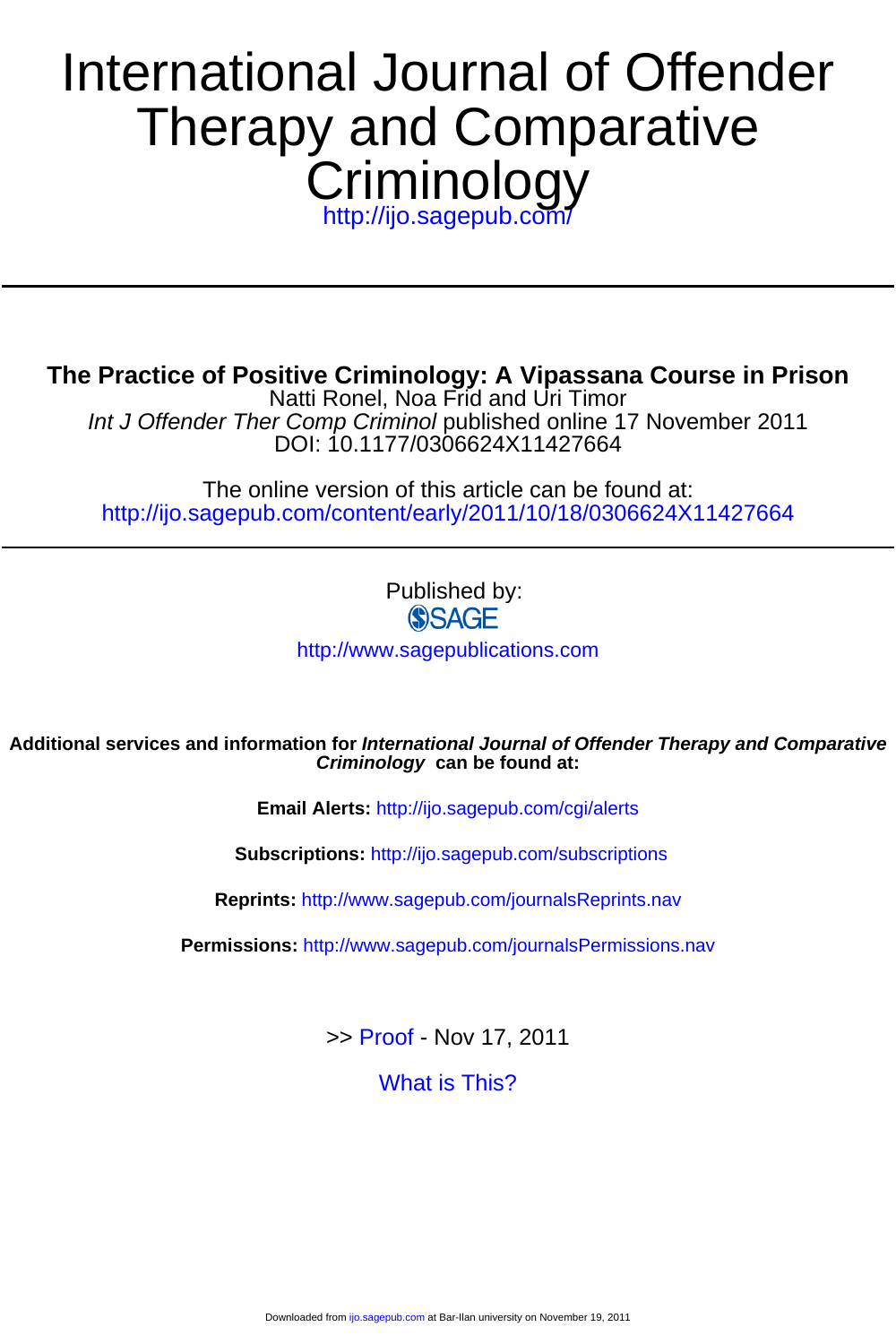## **The Practice of Positive Criminology: A Vipassana Course in Prison**

International Journal of Offender Therapy and Comparative Criminology  $XX(X)$  1–21 © The Author(s) 2011 Reprints and permission: sagepub.com/journalsPermissions.nav DOI: 10.1177/0306624X11427664 http://ijo.sagepub.com



### $\mathsf{N}$ atti Ronel<sup>1</sup>, Noa Frid<sup>2</sup>, and Uri Timor<sup>1</sup>

#### **Abstract**

*Positive criminology* is a new term for a perspective associated with theories and models that relate to socially inclusive, positively experienced influences that assist individuals in desisting or refraining from criminal and deviant behavior. A qualitative phenomenological study of prisoners who were in recovery from substance dependency and who participated in a Vipassana course in a rehabilitative prison introduces features of positive criminology. A total of 22 male prisoners participated in a 10-day Vipassana course run by volunteers in prison. Deep interviews were conducted with participants before, immediately after, and 3 to 4 months after the course. The findings describe components of positive criminology that had meaningful impact on the prisoners in rehabilitation: perceived goodness, positive relationship with the prison staff, positive social atmosphere, and overcoming an ordeal. Implications for practice and further research are outlined.

#### **Keywords**

integration, positive criminology, rehabilitation, vipassana

#### **Introduction**

More often than not, criminology emphasizes the negative aspects in people's lives that are associated with or lead to deviance and criminality. In an extensive review of the literature, Baumeister, Bratslavsky, Finkenauer, and Vohs (2001) claimed that bad experiences have a greater effect on individuals than good ones do, and therefore, human relationships are affected more by destructive encounters than by constructive ones. Prominent theories exemplify the dominant role of "the bad" in criminology:

**Corresponding Author:** Natti Ronel, Department of Criminology, Bar-Ilan University, Ramat Gan 52900, Israel Email: roneln@biu.ac.il

<sup>&</sup>lt;sup>1</sup> Bar-Ilan University, Ramat Gan, Israel  $^{2}$ Haifa Municipality, Kibbutz Hahotrim, Israel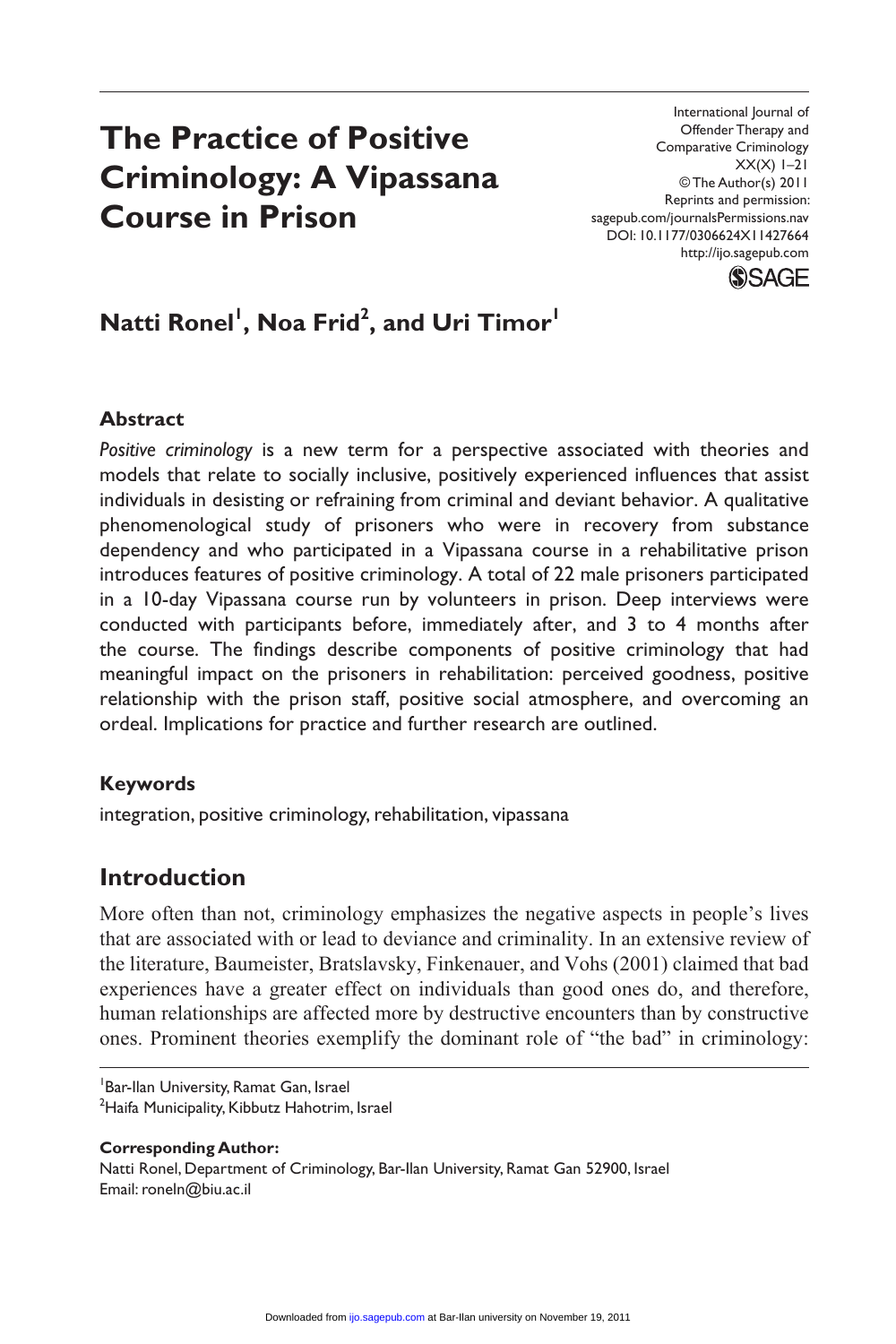social rejection (Becker, 1963), association with a strong criminal influence (Sutherland & Cressey, 1974), reaction to social strain (Agnew, 1997), lack of self-control (Gottfredson & Hirschi, 1990), and conditions of risk and criminal career (Farrington, 1995). Against this backdrop, "positive criminology" is a new and complementary concept that represents the flip side, that is, the *positive and integrating experiences* that may assist individuals in shifting away from criminality (Ronel & Elisha, 2011). In the following, we introduce features of positive criminology by describing the findings of a qualitative study of prisoners who were in recovery from substance dependency and who participated in a basic Vipassana course in a rehabilitative prison, as a supplement to their regular rehabilitation programs.

The term "positive criminology" was introduced by Gottfredson and Hirschi (1987), but they defined it as an aspect of positivist-empiric criminology and not as used here. Following Ronel and Elisha (2011), we refer to positive criminology as based on the school of positive psychology, which emphasizes the impact of positive experiences on individuals (Gable & Haidt, 2005; Seligman & Csikszentmihalyi, 2000), and therefore, we perceive it as a newly defined concept. Positive criminology places emphasis on social inclusion and on unifying and integrating forces in the individual, group, social, and spiritual dimensions. Usually, an individual who is involved in criminal activity exhibits an increased degree of self-centeredness (Ronel, 2000, 2010). Self-centeredness entails a sense of existential separation, so that others are experienced as object like, and the individual experiences loneliness and social, existential, and spiritual alienation. Spending time with a peer group of like individuals (e.g., a gang) does not reduce the sense of existential separation from humanity at large, as it usually involves separation of that group from noncriminal society (Braithwaite, 2000). However, individuals may choose to be isolated from society without being existentially separated (e.g., spiritual hermits). Therefore, the separation–unification vector is basic to understanding criminality and rehabilitation, where overcoming separation and moving toward unification represents positive progress. It adds another meaning to the term "positive criminology," that is, the criminology of integration, inclusion, and unification.

Positive criminology is a perspective associated with different theories and models in criminology that refer to integrated influences that share two common features: First, they are experienced by target individuals as positive, and second, they may assist these individuals in refraining from criminal or deviant behavior (Ronel & Elisha, 2011). The first feature also appears in positive psychology, which emerged in reaction to the prevailing emphasis in the social sciences on negative and destructive factors that may be associated with impaired development and behavioral disorders (Sheldon & King, 2001). A fundamental postulation of positive psychology is that positive experiences are not secondary to negative processes (Duckworth, Steen, & Seligman, 2005) but may complement them or even direct individuals beyond the negative. In her theory of positive emotions, Fredrickson (2001) claimed that positive concerns inspire individuals to interact positively with their surroundings. Positive emotions have the ability to broaden individuals' behavioral repertoires and build their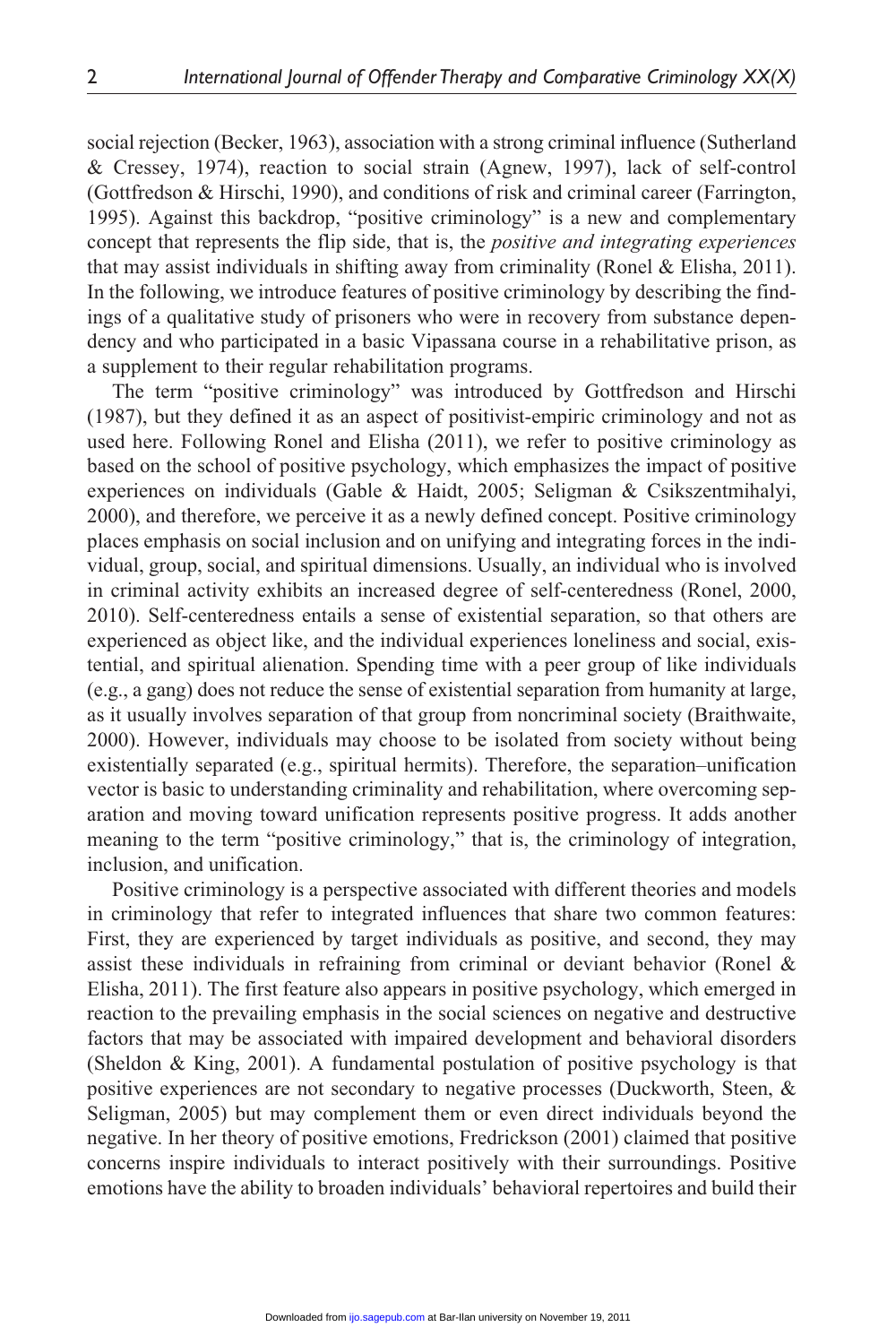enduring personal resources. Positive criminology takes this further by means of its second feature, that is, the impact of positive experiences on refraining from criminal conduct. We emphasize this second feature because the positive aspect of an experience in itself is always subjective and its core values are conditioned by individual meanings, which may vary across individuals, time, and cultures. For example, an individual may ascribe positive meaning to successful criminal conduct, to substanceinduced euphoria, or to association with a criminal subculture. All may have no effect on criminality or even increase it. Therefore, positive criminology defines its second trait as having a value-laden basis (Day & Ward, 2010), which represents a criminological understanding of the negative formulation of the golden rule—that we are not to do to others what we do not want others to do to us (Reinikainen, 2005). Accordingly, crime desistance and refraining from criminal behavior is a desired outcome of the positive experience.

Crime desistance, correction, and rehabilitation are long-standing concepts in criminology, although their ability to fulfill their objectives has been seriously questioned (Anstiss, n.d.; Cullen & Gendreau, 2000; Lipton, Martinson, & Wilks, 1976; Midford, 2009). However, according to Robinson (2008), rehabilitation is currently enjoying a renewed legitimacy following its evolution and transformation and the inclusion of a moral dimension, which is manifested in emphasis on the moral outcomes of offending and "'*responsibilization*' *of offenders*" (p. 435). Correspondingly, public opinion shows some optimism concerning the effectiveness of rehabilitation (Piquero, Cullen, Unnever, Piquero, & Gordon, 2010). Moreover, current research in criminology has clearly proved the effectiveness of rehabilitative practices that take the actual needs of offenders and especially their motivation for positive future outcomes into account (Maguire & Raynor, 2006; Ross & Hilborn, 2008; Ward, Mann, & Gannon, 2007). However, not every rehabilitative practice is associated with positive criminology, which includes only those practices of rehabilitation that are experienced as positive. These are usually aimed at achieving change by exploring the individuals' strengths rather than controlling their faults (Van Wormer & Davis, 2003; Ward & Maruna, 2007) and usually include future (desistance)-oriented rather than past (problem)-oriented components, although positively experienced faults and past-oriented practices may at times represent positive criminology as well.

Positive criminology focuses special attention on the shift from "problem-andtreatment only" paradigms to a more comprehensive recovery paradigm, where recovery is a process in which behavioral problems are gradually resolved by means of development of physical, emotional, spiritual, relational, and occupational health (Best, 2010; McNeill, 2006; White & Kurtz, 2005), and where the negative self-narrative is transformed into a positive, or at least a normative, one (Maruna, 1997, 2004). Recovery, as a positive criminology change process, includes an achievable vision with acknowledgment of the ambivalence concerning the change and possible relapses as a valid component of the overall change (DiClemente, 1993; Miller & Rollnick, 1991; Ross & Hilborn, 2008).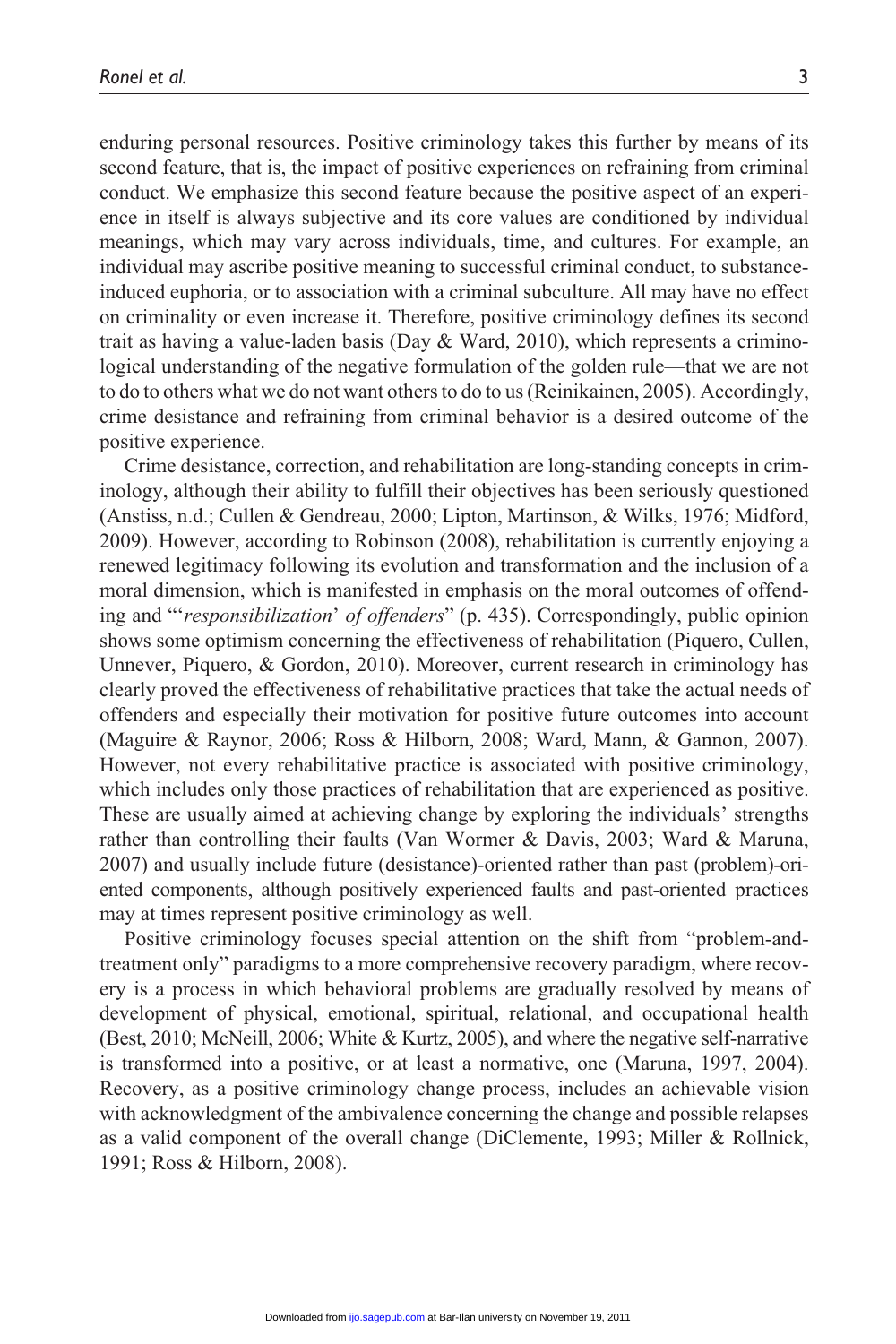The current literature on rehabilitation (Andrews, Bonta, & Wormith, 2011; Ward et al., 2007; Ward & Maruna, 2007) presents a debate between two effective rehabilitation practices. The first aims mostly at targeting and reducing the risk of undesired behavior—the "Risk-Need-Responsivity" (RNR) model—whereas the second follows the "good life model" (GLM). Positive criminology is not represented by a singular approach but attempts to integrate the positive perspective of various practices. Accordingly, it does not take a side in the debate between different models of rehabilitation but agrees with T. P. O'Connor and Bogue (2010) that "to be human and effective we need both our language of instrumental reasoning [the RNR model] and our language of desistance [GLM]" (p. 310). The defined scope of positive criminology covers a wider aspect than either rehabilitation or recovery. As noted, it focuses on individuals' encounters with forces and influences that they experience as positive, which distance them from deviance and crime, whether by means of formal and informal programs and interventions, such as self-help groups (L. F. Kurtz, 1990); emphasis of positive social elements, such as exposure to goodness (Ronel, 2006), social acceptance (Bogdan & Taylor, 1987), and reintegrative shaming (Braithwaite, 1989); or based on positive personal traits, such as resilience and coherence (Ronel & Haimoff-Ayali, 2009). Positive criminology may be implemented anywhere in the change process of individuals and groups who have demonstrated deviant and criminal behavior by emphasizing positive experiences that may potentially prevent or discourage continued criminal behavior (Openhaim & Timor, 2005). The practice of meditation, described later, is an example of this.

In 1979, the Israeli government set up a research committee to study the conditions in the local prisons and recommended changes in imprisonment policy (Timor, 2009). One of the committee's assumptions was that imprisonment "expresses the conclusion of the law enforcement process, aimed at educating towards good citizenship and values based on the basic elements of morality and justice accepted by most members of the society" (Kenneth, Libai, & Shapira, 1981, p. 8). Although the government accepted most of the conclusions and recommendations regarding rehabilitation, they were only partially implemented, and the controversy over the relative importance of punishment and security compared with that of rehabilitation continues. Nevertheless, this committee marks the starting point of a process of including a vast array of educational and rehabilitative programs in the Israeli prison service. A significant step in this process was the opening of the Hermon prison, a modern rehabilitative facility (Timor, 2009), were the Vipassana course discussed here was conducted.

A prominent recovery ideology and practice in the Israeli prison system, in general, and in Hermon prison, in particular, is an integrative 12-step approach that includes a professional adaptation of the program, which is distinct from the practice of the Anonymous (Alcoholics Anonymous [AA], Narcotics Anonymous [NA]) self-help groups (Chen, 2006; Elisha & Ankonina, in press; Ronel, 2000; Ronel, Hoffman, & Yaakov, 2003). This approach involves social, individual, and spiritual processes of change, with emphasis on the voluntary character of the change process. By virtue of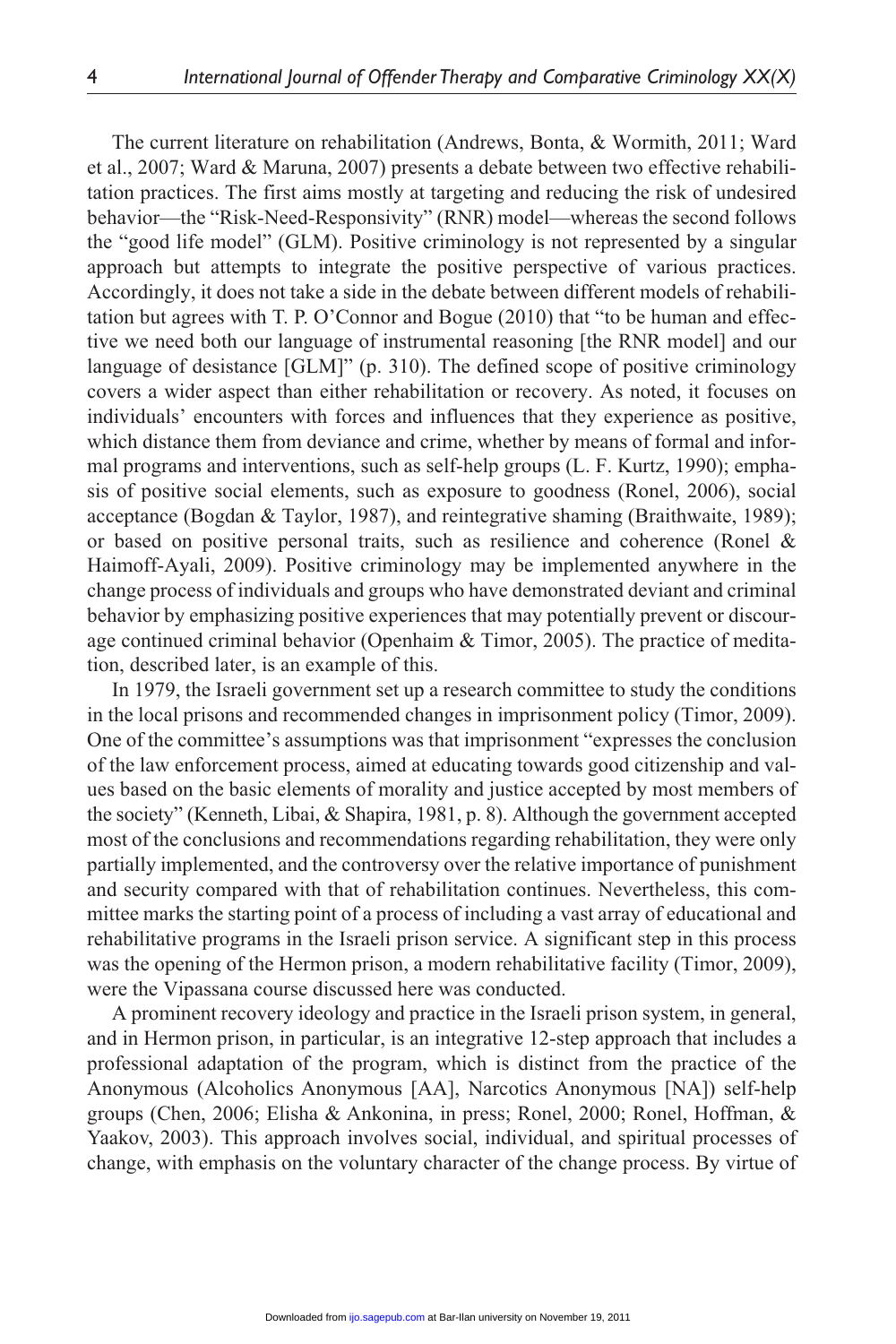its focus on social acceptance, positive self-growth, adaptation of the recovery narrative, and moral-spiritual vision, it can be defined as a positive criminology practice. Following T. P. O'Connor, Duncan, and Quillard's (2006) distinction, the inclusion of the spiritual program of change in Hermon prison not only preserves the humanistic rights of the prisoners but also offers them a vision of spiritual transformation. It is a window of opportunity that adds to the regular, secular practices of change and rehabilitation. According to the underlying theory, the offender manifests continuous selfcenteredness (Ronel, 2010), while recovery involves a shift toward consideration of fellow human beings, the world, and God (as understood by the individual; E. Kurtz & Ketcham, 1992). Although this approach is spiritual, it has no affinity to any specific religion and is based on an open individual, rather than institutional understanding of spirituality. No faith is needed at any stage, although it might develop in the process (Ronel, 2000). The emphasis on self-centeredness or egocentrism as the common root of behavioral disorders and suffering, and the recommendation for a change process that involves departure from this tendency, is also shared by Buddhism and Vipassana (e.g., Clifford, 1984). As Vipassana is considered an open, nonconditioned spiritual practice, which despite its Buddhist origin does not represent to any formal religion, the decision to conduct such a course at the Hermon prison was easily accepted by the staff and prisoners.

Vipassana is an ancient meditation technique that originated in India and is associated with the teaching of Gautama the Buddha (Fontana, 1995; Hart, 1994). Today Vipassana is conducted in a similar manner, based on the teachings of S. N. Goenka, throughout the world. Over the last two decades, it has been successfully offered within prisons in India, Israel, Mongolia, New Zealand, Taiwan, Thailand, the United Kingdom, Myanmar, and the United States (Anonymous, n.d.).

The word Vipassana means to see things as they really are, not only as they seem to be (Anonymous, n.d.; Hetu, 2006). The highest value in Vipassana is freedom, understood as freeing oneself from internal coercion and constraints that create familiar patterns of thought, feelings, and behavior (Fontana, 1995; Hart, 1994). There are three elements in Vipassana: morality, mindfulness, and experiential wisdom derived from self-observation. In Vipassana, morality is expressed in abstinence from any act that can bring suffering to any sentient being and acting to promote the well-being of others. Mindfulness refers to the effort to gain mastery over one's own mind. Experiential wisdom is based on self-observation—objectively feeling but not reacting to physical sensations. Such self-observation is especially meaningful for recovering substance-dependent individuals, as it addresses the craving for the dependency experience (Marlatt et al., 2004).

In a summary of the results of several studies (including her own) that measured the effects of Vipassana on different psychological traits of practicing prisoners in India, Hetu (2006) claimed that Vipassana is an effective means of rehabilitation for prisoners. This claim is supported to some extent by the results of Bowen et al. (2006) and Bowen, Witkiewitz, Dillworth, and Marlatt (2007), who suggested that Vipassana may be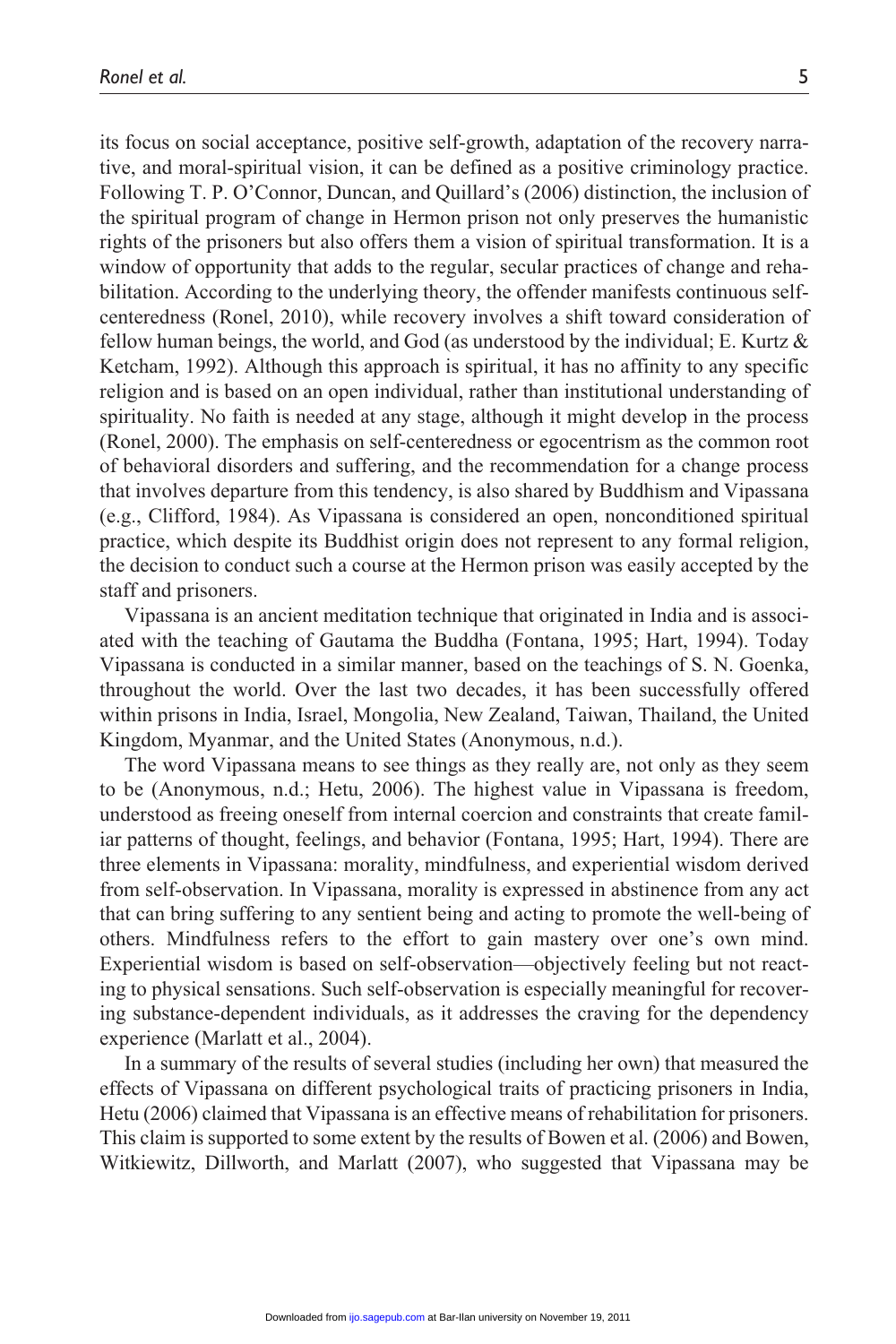effective in the rehabilitation of substance-dependent prisoners. Brewer, Bowen, Smith, Marlatt, and Potenza (2010) went further by analyzing which therapeutic characteristics of the practice of Vipassana might assist individuals suffering from substance addiction and depression. In a review of several studies of different meditation-based programs for incarcerated populations, including a Vipassana course, Himelstein (2011) concluded that these programs support psychological well-being. For example, his findings suggested that the Vipassana course could reduce negative feelings such as hostility, helplessness, hopelessness, anxiety, depression, and anomie. In addition, the meditation-based programs were found to support the reduction of substance use and recidivism. The author suggested that meditation-based programs provide an appropriate intervention and support rehabilitation of correctional populations.

A Vipassana course was held in Hermon prison for the first time in December 2006. Based on the request of additional prisoners, a second course was conducted a few months later (two joined for a second time). In preparation for the first course, three staff members attended a Vipassana course outside the prison and then introduced the idea to the entire prison population with the aid of a short film. Participation in the course was open to all prisoners in the addiction treatment unit of this rehabilitative prison. There was no risk or need assessment of applicants, but the prison staff (rehabilitation workers) were previously acquainted with all of them. There was no rejection of applicants. During the 10.5-day course, participants were separated as a group from all other prisoners and staff; they did not receive visitors, accept phone calls, or make any contact with people outside the group. The basic moral rules of Vipassana were a prohibition of killing any sentient being and consequently, following a vegetarian diet, no stealing, no lying, no sex, and no use of psychoactive substances (Fontana, 1995; Hart, 1994). Furthermore, participants were instructed to maintain full silence throughout the course and not speak with any other participants. The all-day teaching and meditation began as early as 4 a.m. and ended at 9 p.m.

Although the study of Vipassana courses has demonstrated its effect on a variety of rehabilitative measures of substance-dependent individuals and prisoners, to the best of our knowledge, the subjective experience of the participants during the course, including the impact of the unique setting of the course, has not yet been studied (Himelstein, 2011). Consequently, we choose here not to describe the content-dependent experience, that is, the impact of the Vipassana teaching itself, but to focus on the context, that is, the experience of the unique setting of the course and its impact on prisoners, in terms of factors that can be associated with positive criminology.

#### **Method**

We conducted qualitative, phenomenological research of the experience of inmates participating in a Vipassana course in a prison and their subjective perceptions of the change process that followed (Kockelmans, 1987; Polkinghorne, 1989). The research focused on the significance of the Vipassana experience as expressed in the narrative of the participants.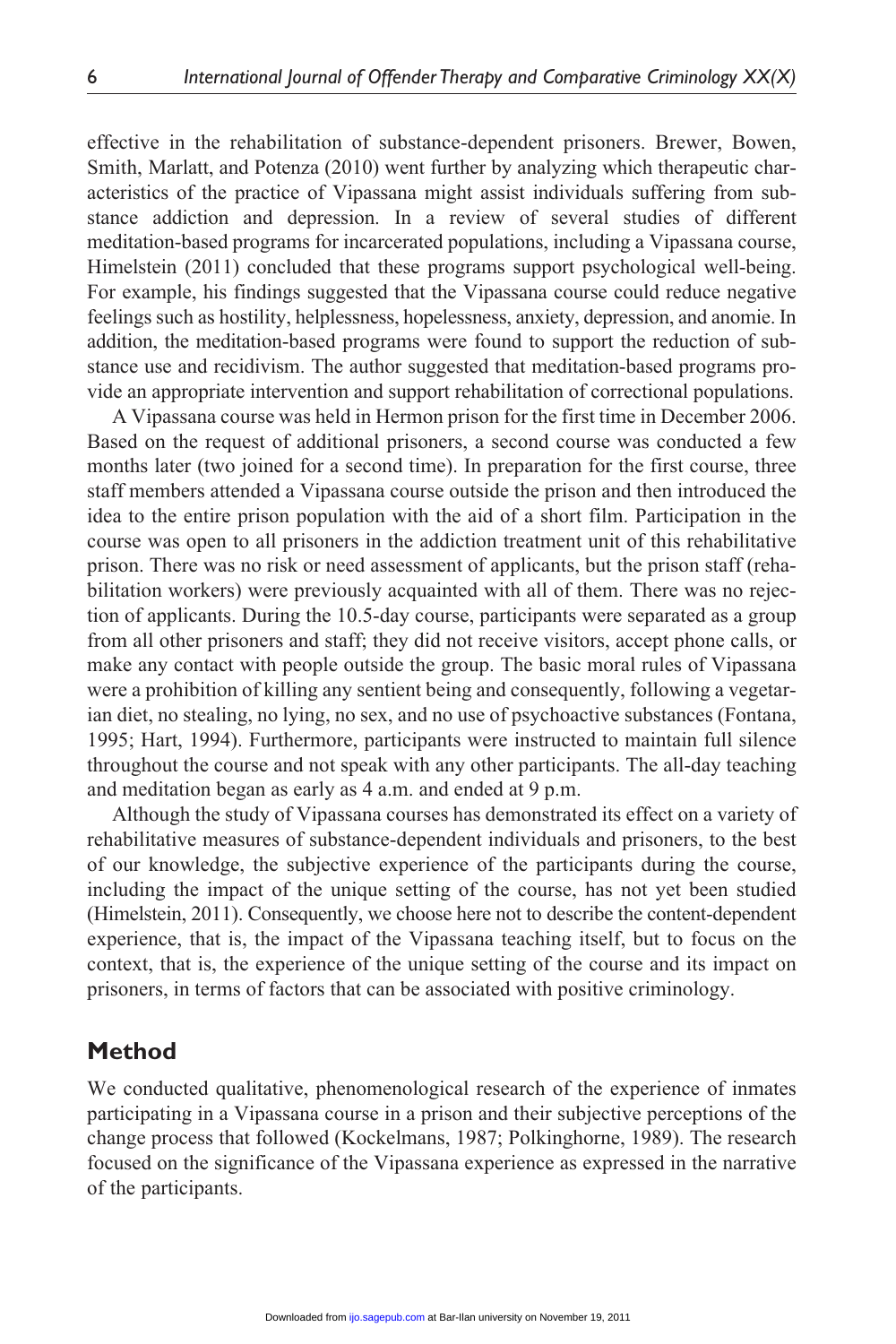#### *Participants*

The participants were 22 male inmates in Hermon prison who joined a Vipassana course offered in the prison. They all were beginners in the course, although two of them rejoined a second course. Their ages ranged from 20 to 50. They had been incarcerated for a variety of offenses such as domestic violence, property crime, sex offences, and drug-related offences. They all had a background of substance abuse or dependence and had been clean of mind-altering substances (caffeine and nicotine not included) for at least 6 months. They all chose the course voluntarily as part of a rehabilitative process.

#### *Research Tool*

The participants were administered an in-depth, semistructured, individual interview, following three different interview guidelines that were formulated especially for the different stages of the study, as described later in this article. Each interview was conducted as an open conversation in which the guidelines provided initial direction, but the interview proceeded primarily according to the data revealed during its course. Such interviews enable research participants to deeply express their personal narratives (Patton, 1990; Shkedi, 2003).

#### *Procedure*

All the participants in both courses voluntarily agreed to participate in the research. The research team interviewed them personally at three points in time: a few days before the course began, immediately after it ended, and 3 or 4 months later. The first two interviews were all conducted in the prison, in a separate room with no interruptions. Because some prisoners had already been released by the time of the third interview, it was conducted at their chosen location. All interviews were audio recorded and later transcribed.

The anonymity of the participants was strictly maintained, and only the research team had access to the information collected. Before the interviews, all participants signed a statement of informed consent and also agreed to participate in later stages of the research, including being located after their release. They could refuse to answer any question or leave the interview at any stage. In the following, we use pseudonyms to further protect their anonymity.

The data were analyzed according to the qualitative constructivist method (Giorgi, 1975; Polkinghorne, 1989; Shkedi, 2003). The analysis included preliminary identification of various categories of significance, which were then organized in relation to each other in a hierarchy of meanings (main- and subcategories). During this process, we moved forward and backward from the raw data to the analyzed findings, until their integration fully represented the data. For the current focus, we further analyzed the findings to identify those that represent positive criminology. The validation of the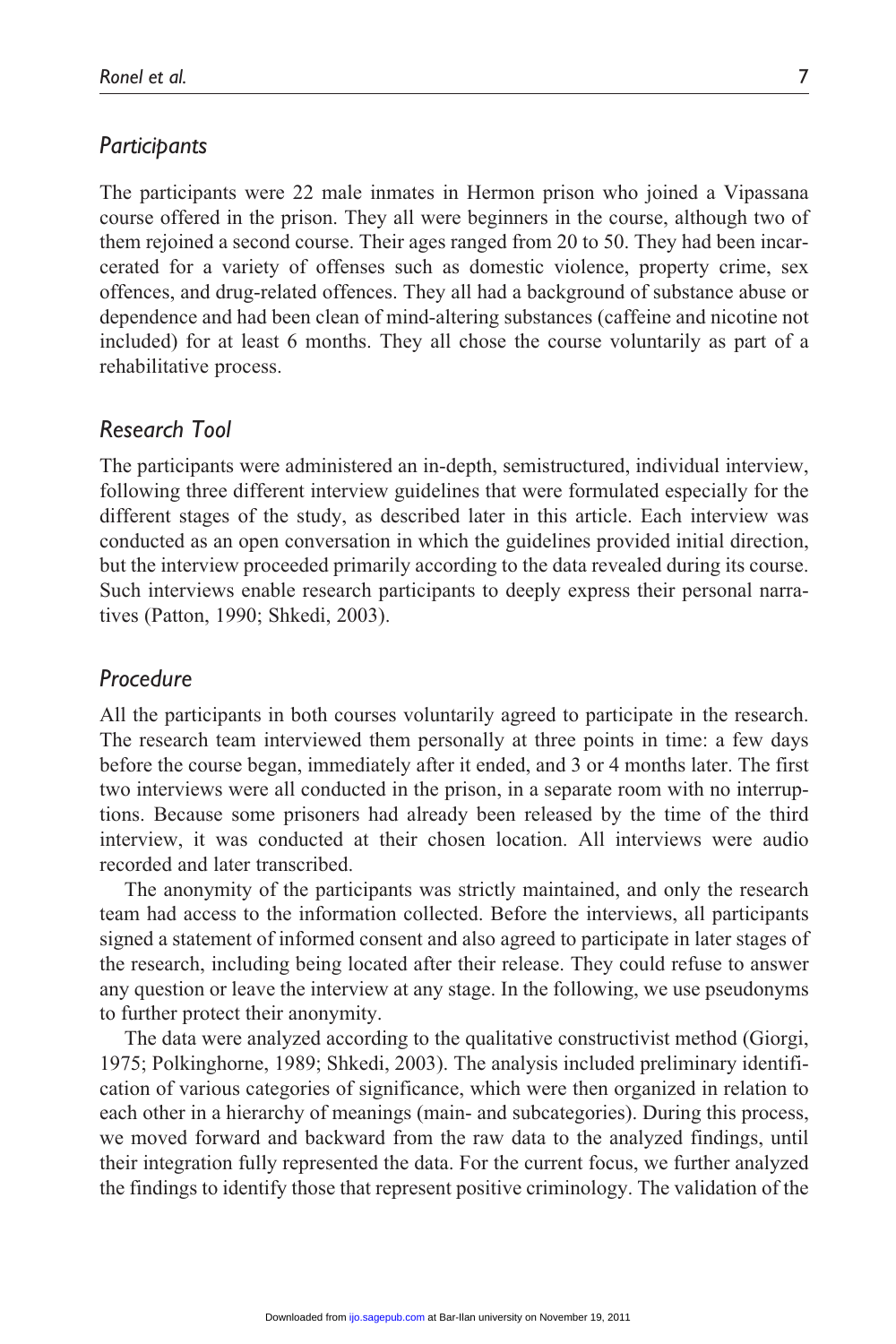analysis included separate reading by each of the authors, who then decided on the hierarchy in a group discussion and with the assistance of the prison staff members who had participated in the Vipassana course and observed the prisoners before, during, and after the course. The following description of the findings includes representative quotations from the participants, for further validity.

The current study has several unavoidable limitations. First, the sample size is small and not representative, as it included only a unique group of prisoners who chose to join the course. Second, we did not monitor the behavior of the prisoners nor any other visible variable before and after the course. Any impact that we described is based on the subjective narratives of the participants as shared with the researchers. Nevertheless, the in-depth inquiry into the participants' subjective experience offers significant insights, with practical and theoretical implications.

#### **Results**

The findings associated with positive criminology represent four main themes: perceived goodness, positive relations with the prison staff, a positive social atmosphere, and overcoming an ordeal.

#### *Perceived Goodness*

The course was conducted by volunteers, who stayed at the prison for the entire period. These volunteers were the course director, a Jewish Canadian citizen who made the trip to Israel for this purpose; course assistants; and administrative assistants, who served the food and helped with the logistics. The course participants were aware that these people had volunteered to serve them, and this had direct impact on them. They perceived the act of volunteering as evidence of true goodness, which in turn stimulated their own inner processes. Several participants emphasized that this was the first time they had met someone who was interested in helping them without reward or personal gain. This evoked a range of emotions that they had rarely experienced in prison: surprise, excitement, confusion, and gratitude. When referring to the Vipassana staff, the prisoners chose picturesque language, probably to emphasize the description of this rare experience. For example, they told the interviewers,

All the organizers are amazing people. They have such a gentle approach to the guys participating. You feel a positive karma, a ray of light. The fact that they volunteered . . . They quietly asked me how I felt, and just hearing their interest in me and their calm manner was amazing. (Dmitri)

I realized that they had volunteered. It made me feel good that they were working hard just so someone else could feel good and learn. It gave me such a good feeling to have another person offer to give of himself. Their giving is very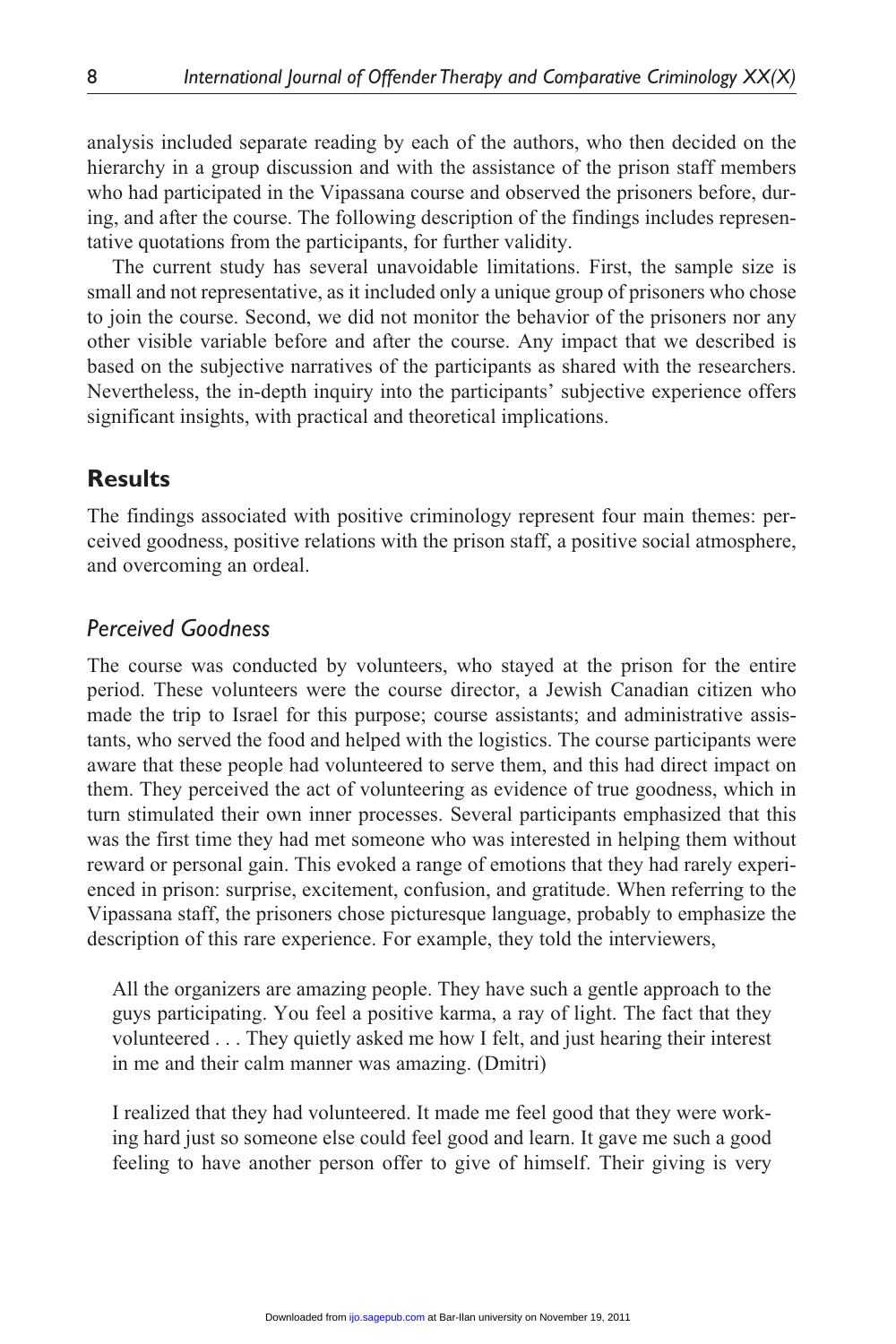meaningful, since one doesn't see this anywhere else . . . It's proof that angels can have a human body. (Boris)

Encountering this perceived altruism of the Vipassana volunteers generated a desire among the participants to repay the kindness and perform good deeds, in other words, to transform themselves from beneficiaries to benefactors. Although this was an initial desire, not yet accomplished and not yet tested under the demands of reality, it was quite a strong exception to the everyday experience, language, and norms of the prisoners. For example,

I said that when I get out [of jail] I would also come to volunteer a few months in the Vipassana. A good experience of doing something for others. (Basem)

I was surprised that they were volunteers . . . Giving love without speaking. I want to be like them, to volunteer in a Vipassana course. (Asras)

In addition to the wish to volunteer on behalf of others, the participants also developed a sense of moral commitment to the Vipassana volunteers. Witnessing how the volunteers treated them with respect—without judging them or their past wrongdoings and displayed a sincere, selfless wish to help inspired a moral commitment among participants. The unique encounter with perceived altruistic giving and human goodness gave rise to deep self-examination, encouraged by the Vipassana practice. During this process, the Vipassana volunteers served as role models, demonstrating correct behavior and attitudes. The participants wanted to please the volunteers by transforming their behavior.

There is no trade here, nothing. A full service, heartily given. Like, you just take whatever you need from there. Let him see that you feel good, that you are doing something . . . that you can give of yourself with such love—that is all they wanted. I felt so wonderful . . . Somehow I wanted to thank them—you feel embarrassed from within, shame with everything that they do for you with love and pleasure. It is extraordinary. I never encountered such a service given with love, without reward, nothing—it's extraordinary; there are not many people like this in the world. (Nisso)

By meeting the Vipassana volunteers, the participants were introduced to values such as the unconditional giving and goodness that the volunteers represented. According to their testimonies, most of the prisoners had rarely encountered such values, and therefore, the impact was powerful. The moral commitment that the participants developed toward the volunteers influenced a moral commitment to their own recovery. As Nisso explained (in the previous excerpt), he wanted to show the volunteers that he had benefited most from the course; therefore, he worked hard and consequently did benefit from it.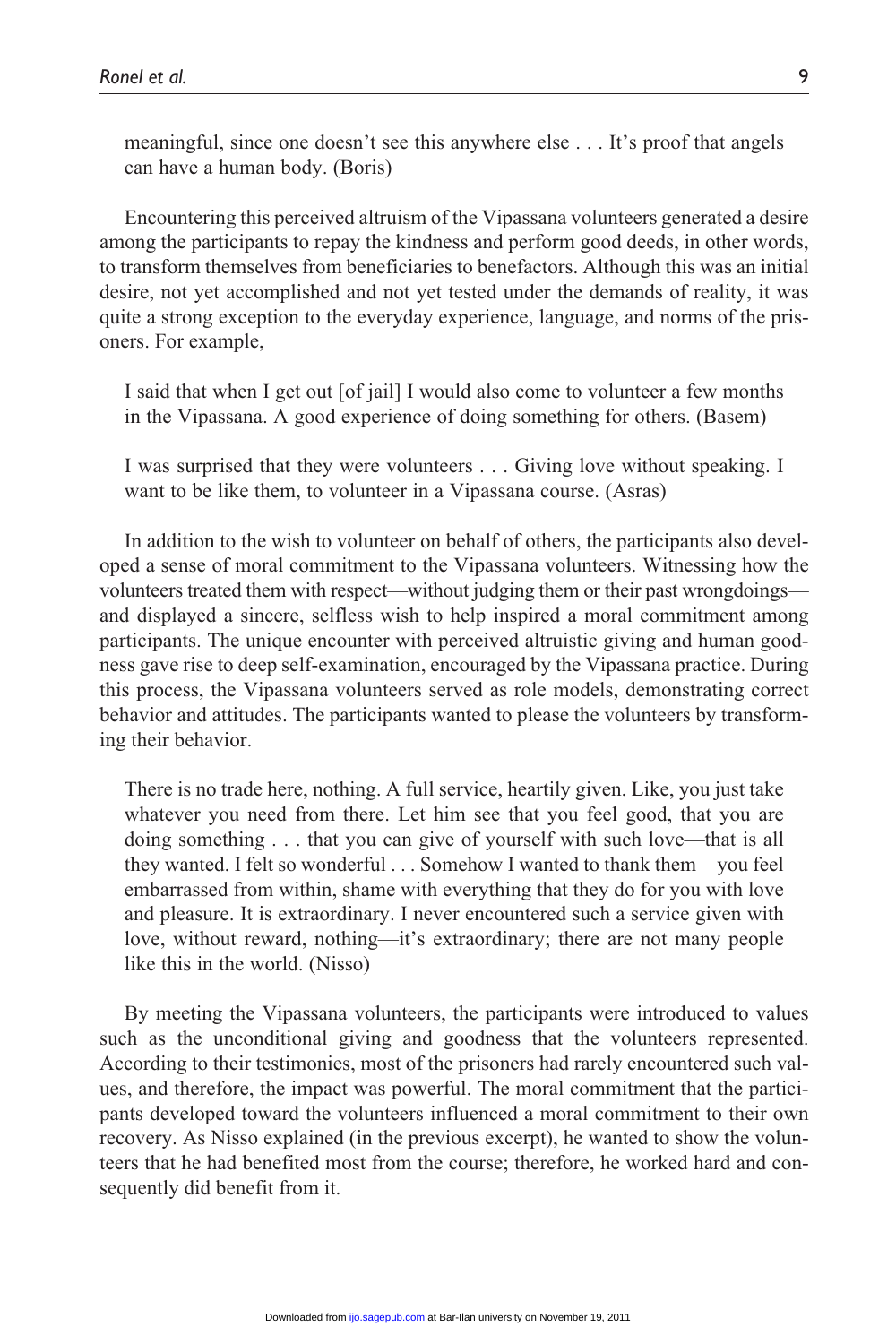#### *Positive Relationship With the Prison Staff*

The Hermon prison, where the Vipassana course took place, is a rehabilitative prison. As such, it is characterized by an open relationship between prisoners and staff that is notably less rigid than in other prisons in Israel. For example, the ratio of rehabilitative to security staff is far higher than in any other prison, and the head wardens are members of the rehabilitation staff. As a result, the overall atmosphere of the prison life is more rehabilitative than punitive.

Hermon is a place of recovery. They teach me to follow the right path so that my mind will operate in line with recovery, not to be drawn by evil. (Boris)

During the Vipassana course, in which the participants engaged in a demanding struggle with themselves, the role of the rehabilitative atmosphere became even more important. Several staff members (not the volunteer Vipassana staff) closely supported the prisoners for the duration of the course. Afterwards, some of the participants presented strikingly positive perceptions of the staff members, especially those who had been in close contact with them during the course. They also mentioned the support they received from the staff before the course began.

The warden cared for us and I sensed it as a motherly embrace. I was surprised by her, and noticed she was more excited than we were. (Asras)

Some participants experienced a blurring of boundaries with the staff. Within the context of the Vipassana course, there was equality between prisoners and jailers. They all ate and cleaned together, and observed a different hierarchy than that of everyday prison life. At the top of the new hierarchy was the course director, who made no differentiation between staff and prisoners. On returning to prison routine, where guards have authority over prisoners, some participants chose to ignore the authoritative role of the prison staff and reworked their relationship with them in a much more prosocial manner:

The course made me trust the staff more. When I came out of the Vipassana, I felt that they wanted to help me. I have become attached to them, not just dependent. I have developed a belief in them, a love for them. They are surprised and I try to convince them that I truly love them. (Ahmed)

#### *Positive Social Atmosphere*

Vipassana is an individual, self-practiced process that takes place within a peer group that intensely surrounds the individual day and night. The participants eat, sleep, and meditate together. Although they are instructed to refrain from speaking during the course and to practice individually, the group naturally creates a social atmosphere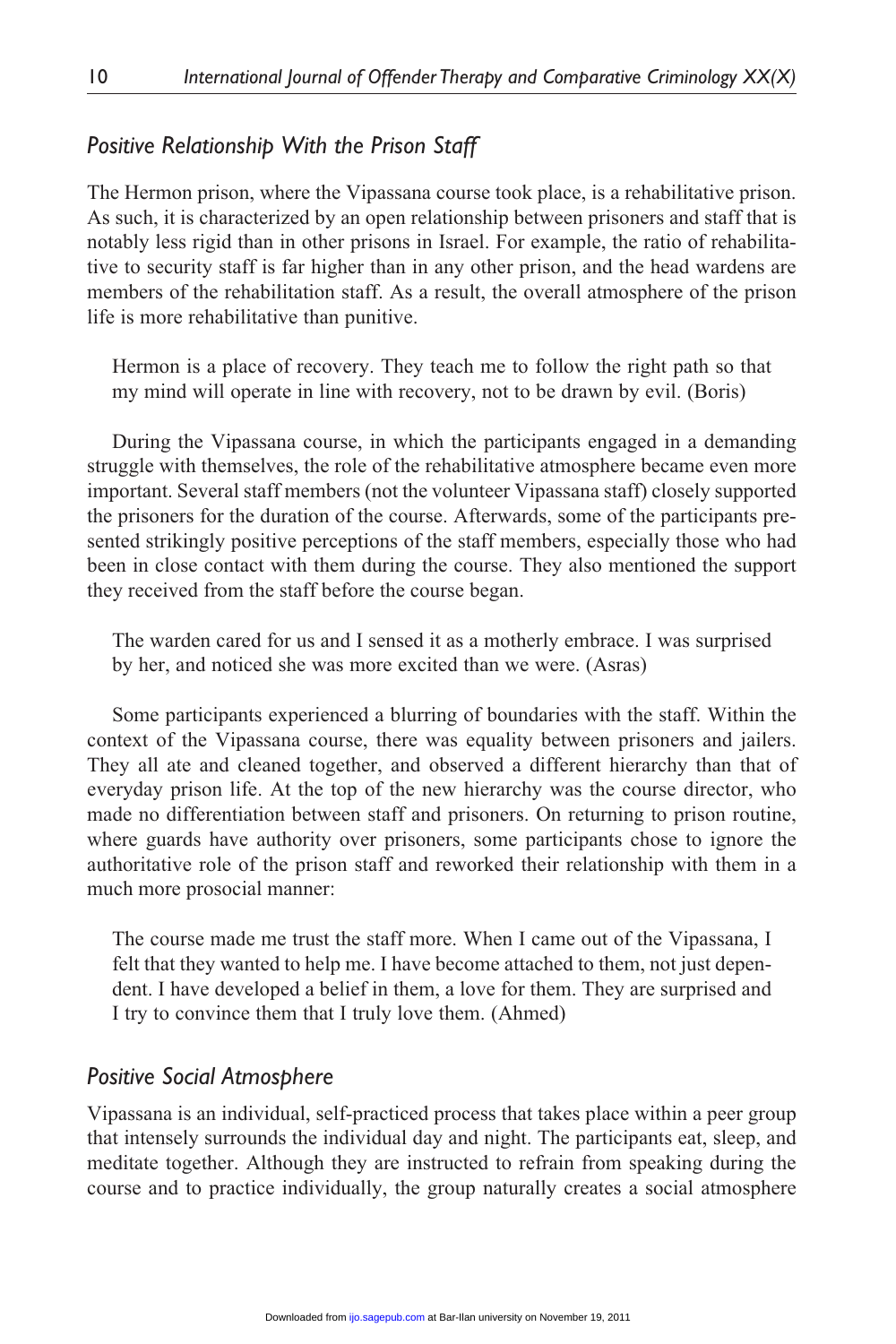that can support—but may interfere with—the Vipassana process and the consequent self-transformation.

During the course, the participants created a group with a unique social atmosphere that differed from that among the prisoners outside the course. The behaviors, norms, and values of this group corresponded with those of the Vipassana. Although the prison staff gave the participants intensive support during the course to help them fulfill the course aims, afterwards, this support was reduced to a monthly meeting. As a result, peer support became crucial to the continuation of the Vipassana practices they learned during the course. Practicing together kept the unique Vipassana atmosphere alive; being part of this atmosphere empowered the participants. One of the participants took the responsibility of creating a special room, where they practiced Vipassana together. Unfortunately, when this individual was released from prison, nobody else assumed this responsibility and the room and the group were closed. Some participants stopped practicing; for them, positive leadership, responsibility, and social support had helped for a limited period. However, the significant experience had a lasting effect for some, and there were also others who continued to practice individually:

I have kept practicing Vipassana to this day. I practiced with the group until George was released and now I miss that. (Dmitry)

The power of the social atmosphere of Vipassana is illustrated by the conflict it aroused with the regular prisoners' code when the first course began. There were prisoners who wanted to practice sincerely and wholeheartedly, while others were more suspicious and attempted to carry on with familiar manipulations, such as creating conversations or getting cigarettes from prisoners who were not participating in course—both violations of the Vipassana rules.

I knew that they were all looking at each other. It is difficult to keep on, to follow all these rules when you see how your close friends are not doing so. I want to do what I have to, but on the other hand . . . you also want to be one of them. (Yossi)

As the course progressed, this conflict subsided, with the Vipassana atmosphere prevailing.

#### *Overcoming an Ordeal*

A significant effect of completing the Vipassana course was a transformation in the self-narrative of participants. The successful accomplishment of the mission of the course was a meaningful experience for the participants. Most of them had little experience of overcoming such challenges for the sake of delayed satisfaction. In their experience, even less demanding tasks that required less self-control had ended in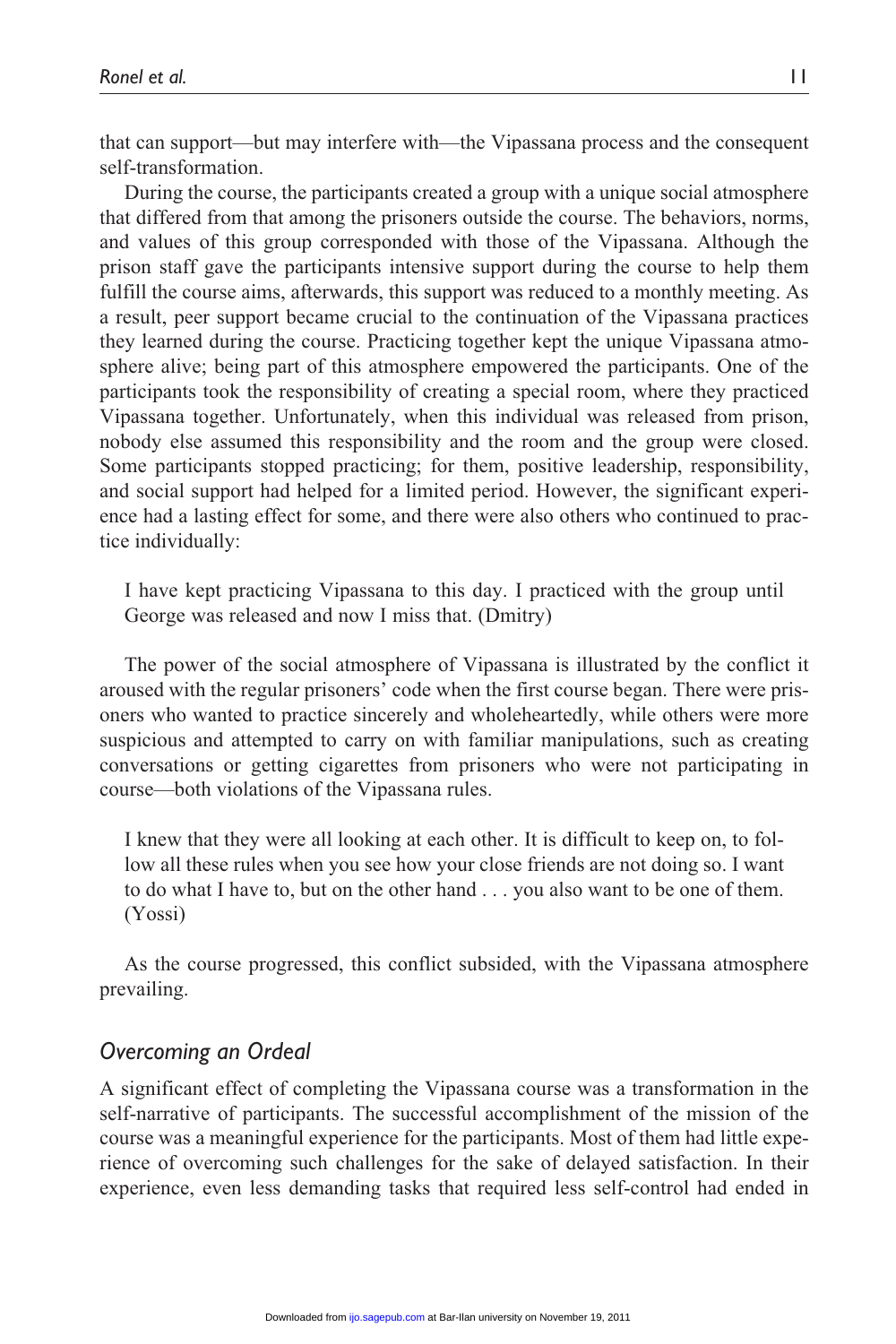failure or rejection by the system. In this case, the structure of the course and the intensive, empowering support of the Vipassana staff helped them overcome moments of crisis. Participants shared the sense of a new ability to attain goals and a growing hope that this ability could be further developed.

I am glad that I finished it . . . I always began and left before the end. I am satisfied that despite the difficulty, I finished. It's a sense of a victory. (Ahmed)

The words of Ahmed represent the inner struggle that the participants faced and the satisfaction of winning this struggle. It is an especially complex challenge because the enemy is oneself. Participants had to fight their old habits and patterns and they won. This success brought about self-pride and a belief that they had control over the outcome of future similar struggles. Participants ascribed such significance to the very accomplishment of tasks that the verb "finish" became dominant in their narratives:

It is a pleasure to finish something. You feel good because you have finished something. I was proud that I finished something till its very end. (Mahmud)

The inner struggle required personal strength that the participants were unaware of and discovered only during the course:

In my unconscious I thought about quitting, but I didn't let myself to fall into deep thought and leave. My ego gave me the power to continue. It is the first time that I used the ego in a positive way. (Boris)

These words of Boris exemplify how the "ego" (used in an everyday sense) helped participants accomplish the course mission successfully. They also exemplify how the Vipassana experience and its focus on mindfulness enhances the ability to stop an impulsive reaction of low self-control and choose the most prosocial of the other possible responses. A fundamental goal of the Vipassana course and the ordeal it involves is to overcome the ego and its demands. Hence, we may conclude that participants described a paradoxical process, where they used their ego strengths to eradicate the ego. Their sense of a need to prove themselves, which they associated with their ego, helped them fulfill their commitment to the course.

I never thought of quitting. This was partly due to my ego—the thought of what people would say about me. Nobody believed that I would stay. I proved I could—showing them and myself. (Simon)

Participants experienced success not only by finishing the course but also by accomplishing various tasks within the course. As Vipassana is very different from regular learning, any participant can enjoy the experience of success, regardless of their former background. Dmitry, for example, described it well: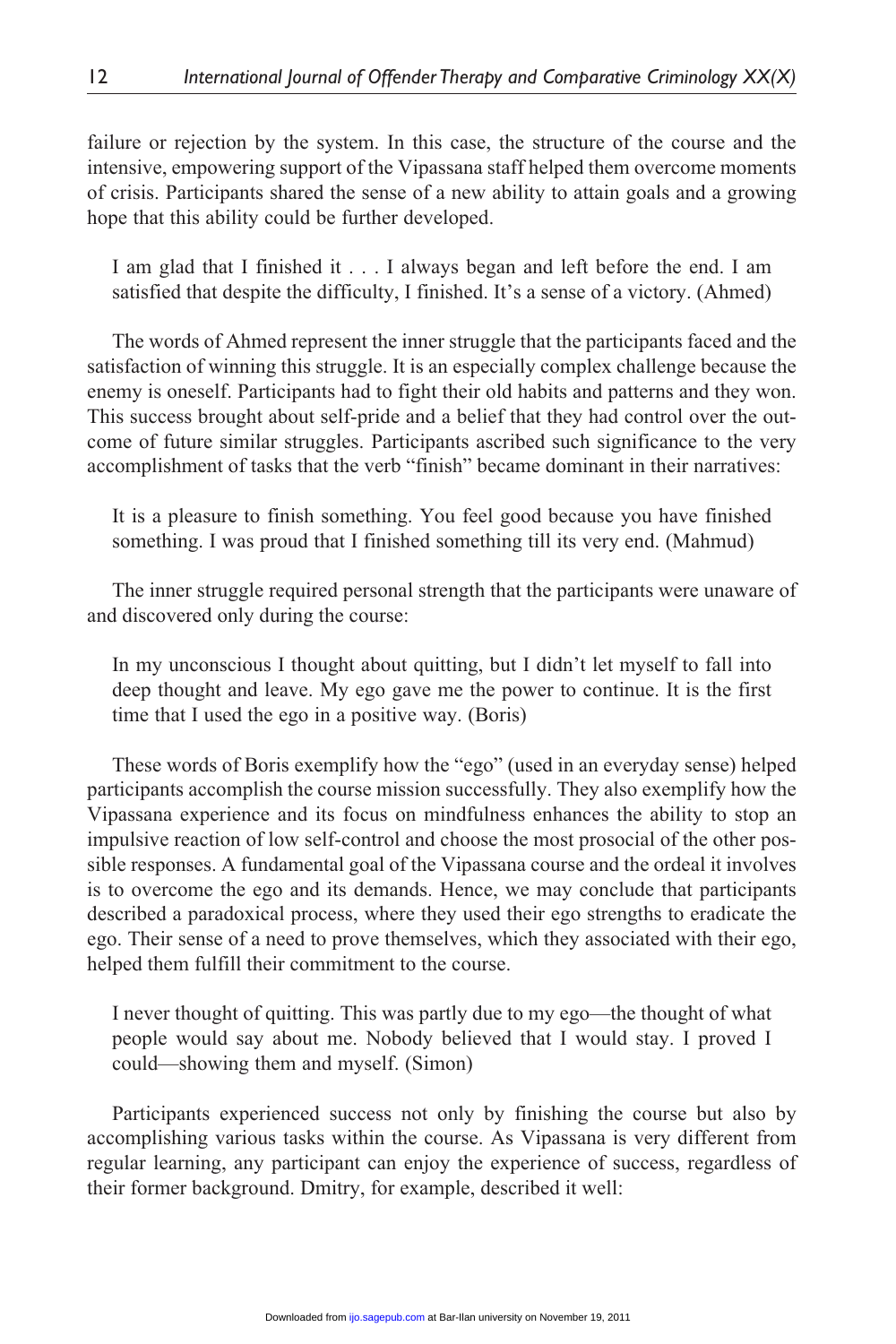Whenever the teacher set a goal, for example, anapana—breathing in and out while concentrating and contemplating on the senses with no desire to achieve or reject—I would work and work and suddenly succeed. During the whole course you have to work on the senses and suddenly you succeed!

To sum up, participation in the Vipassana course is a demanding and challenging mission on one hand, but on the other hand, it can provide a growing sense of success as the participant accomplishes its tasks and experiences the meaningful success of completing it. For most participants, this was the first such experience of success in their lives.

#### **Discussion**

Rehabilitation of prisoners is a subject of ongoing controversy. In part, the debate is political and ideological, related to the objectives of incarceration and a perception of social order. However, it also revolves around the question of whether rehabilitation is possible within the prison setting. Furthermore, those who do support the option of rehabilitation in jail may have different views of what works and how. For example, supporters of deterrence claim that imprisonment may reduce recidivism by inhibiting a criminal tendency (Wilson, 1983). There is emotional and rational ground for seeking deterrence; those who argue on the basis of rational choice theories claim that the high personal cost of being imprisoned may convince individuals to refrain from criminal behavior (Windzio, 2006).

Deterrence and emphasis of the high personal cost of imprisonment represent a perspective that emphasizes negative experience and social exclusion, even though it may lead into a reduction in criminal behavior, which is usually considered a positive outcome. In comparison, the current findings regarding the impact of a Vipassana course given in prison support the rehabilitation option as a complementary perspective, that is, by focusing on several "how to" principles that are associated with positively experienced interventions. These findings describe the rehabilitative power of positive experiences within the prison, generated by participating in the Vipassana course. While Vipassana offers the prisoners a unique ideology and practice, the impact of which has been studied elsewhere and is not discussed here (see, for example, Himelstein, 2011), it also creates an exceptional setting that has not been studied yet and was the main target of the current study. Understanding the impact of this setting can broaden our understanding of how change works in prison (Maruna & LeBel, 2010), with implications for other practices. It is stressed here that we did not evaluate the rehabilitative impact of the content of the Vipassana course and practice (e.g., the impact of mindfulness) but examined meaningful factors of change in the context of the course, as perceived by the participants. The significance of this analysis lies in its representation of the prisoners' perceptions and will to change.

First, the findings indicate the significance of the inclusion of volunteers within the intervention setting (Golden, 1991). In accordance with its Buddhist ideology of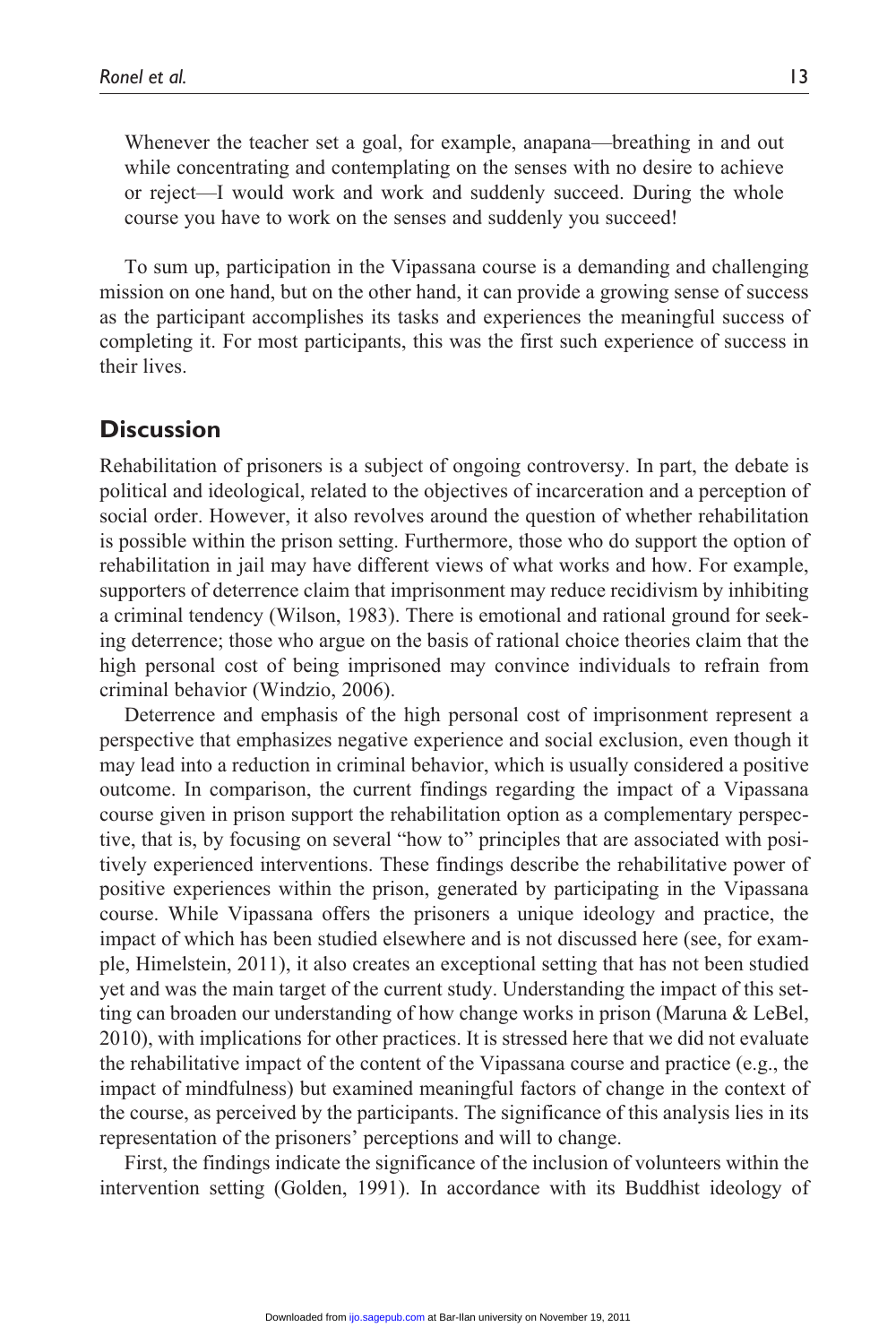unconditional giving (Clifford, 1984; Fontana, 1995; Hart, 1994), the Vipassana course in the prison was run by volunteers, an arrangement that was meaningful to the participants. Notably, the actual motivation of the volunteers, which may be other than altruistic (e.g., Mac Neela, 2004), was not relevant to the participants; it was the perceived, pure altruistic one that mattered (Clohesy, 2000).

The findings of the current research, which are similar to those in studies of intervention with youth at risk (Lavie, 2008; Ronel, 2006; Ronel, Haski-Leventhal, Ben-David, & York, 2009), provide an understanding of the impact of volunteers on the participating prisoners. The volunteers in the course were experienced, carefully chosen Vipassana practitioners who could provide the prisoners with a positive role model. The volunteers, whom the participants perceived as truly good and altruistic, regardless of their inner motivation, represent "perceived altruism," the impact of which was studied by Ronel (2006). Accordingly, they served as role models and inspired a wish to follow their example as well as to please them with a sincere effort to emulate them. Although participants made a clear distinction about the role of the volunteers in the process of change, it can be assumed that the process operates as a whole, where the impact of the unique practice of Vipassana interacts with that of the perceived altruism. It might be that the sound self-awareness that grew during the meditation as an intended aspect of the process also increased the participants' awareness of the role of the volunteers, thus enhancing the impact of the perceived altruism. At any rate, this impact was remarkably meaningful to the participants. According to Nicholas (1994), a common intention of many different therapies is to explore the ability for goodness within clients. As the current findings suggest, the inclusion of volunteers in the rehabilitative setting can facilitate achievement of this objective. An immediate implication of this finding is that other interventions might also benefit from the inclusion of carefully chosen, role-model volunteers, which may increase their rehabilitative impact (T. P. O'Connor & Bogue, 2010).

Second, the Vipassana course created a unique setting of informality and lack of distance between staff and inmates. The literature on criminology includes extensive discussion of the impact of institutionalization and prisonization (Haney, 2001) and the disadvantages of sociopsychological distance between clients and practitioners (Horwitz, 1990). The setting of the Vipassana course altered the roles of guards and prisoners and the usual norms of prison life. It created a common human thread between those participating, temporarily transforming them into a group adapted to the norms of Vipassana, with less formal distance and hierarchy among its different members. Within the boundaries of this group, the everyday labeling of prisoners was transformed into a new one with new meaning (Trice  $& Roman, 1970$ )—individuals practicing Vipassana. As might be expected, this had a significant impact on the participants.

Third, the participants formed a subgroup within the prison population that attempted to represent the values of Vipassana within those of the prison. This Vipassana-based subgroup, which lasted beyond the period of the course, helped the prisoners maintain the insights gained through Vipassana and apply them to prison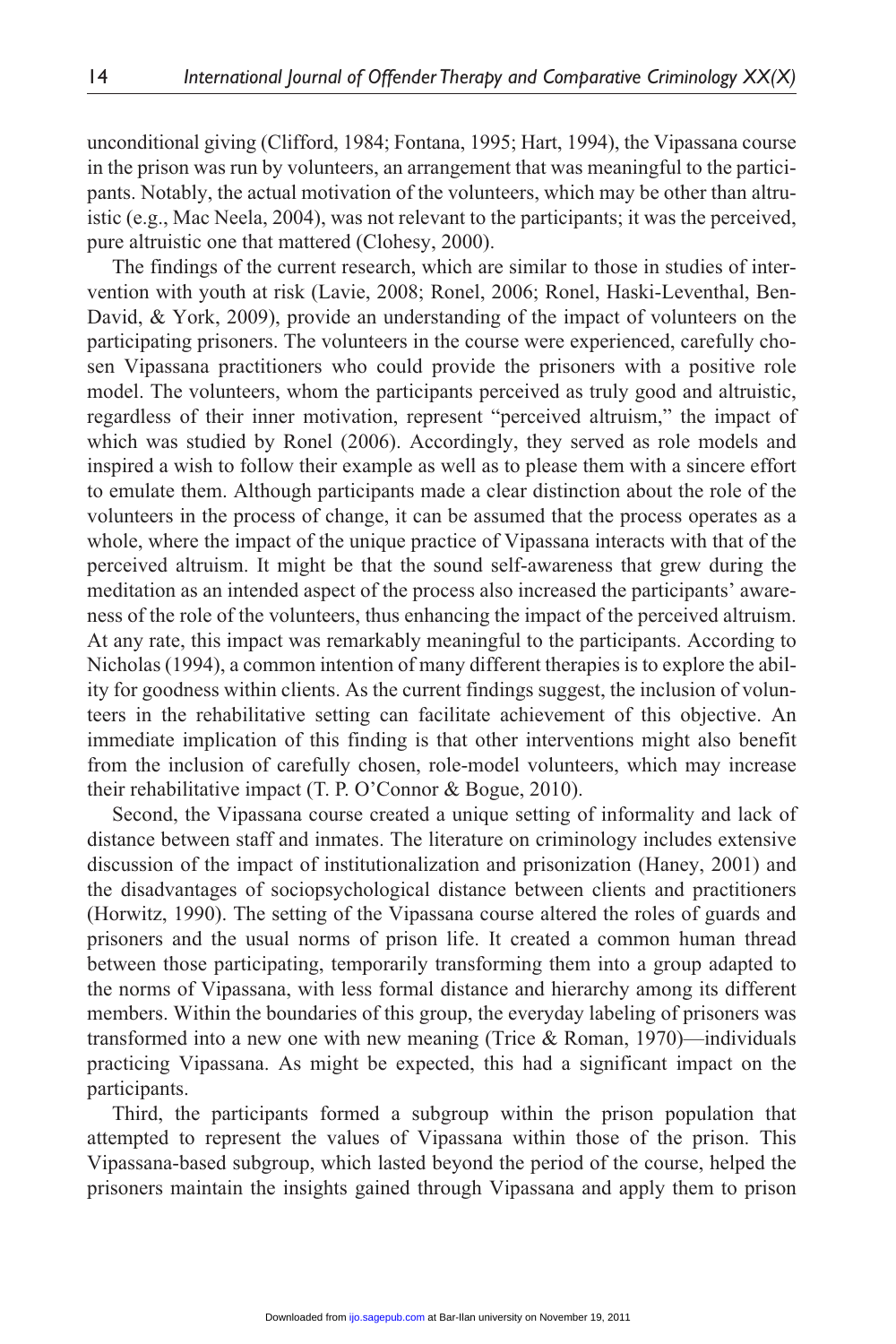life. Within the prison culture, this group operated as a subculture that bridged a personal change, as occurs in self-help recovery groups (Ronel, 1998). As this subculture was small and contradicted the general prison culture, it aroused some tension among the general inmate population. When leading figures of the subgroup were released, it dissolved, but the positive experience remained significant.

Finally, the Vipassana course presented the participants with a challenge unlike any they had ever faced. Substance-dependent prisoners, although in recovery, are accustomed to immediate sensory satisfaction and usually considered to present a low level of self-control (Gottfredson & Hirschi, 1990). However, Vipassana is a demanding ordeal with minimal satisfaction of the senses—the participants sit all day long, occupied with self-reflection and self-confrontation. During the course they ate a simple vegetarian diet with no meals after noontime, were exposed to no external stimuli, and—at least during the daytime—they also refrained from talking and smoking. In addition, because they attended the course voluntarily and could leave whenever they wanted, staying there was based on free choice. Meeting this challenge became an empowering feat that the prisoners described as highly significant. The demands of Vipassana succeeded in channeling the wish for self-respect into a positive path of overcoming weakness and gaining self-control. The positive experience of being able to exercise self-control may contain rehabilitative properties. It also corresponds to the principles of Vipassana and Buddhism regarding taking responsibility for one's life and overcoming impulsive reactions. Interestingly, the Vipassana course did not target the impulsivity of participants as a risk to be directly faced. Rather, it offered them with opportunity and encouraged them to practice their strength to overcome impulsivity, which might be seen as a step toward self-transformation. This approach is typical of the "desistance paradigm" described by various authors (Kazemian & Maruna, 2010; McNeill, 2006), and it may increase the desistance from further criminality.

The present research identifies the positive attributes of the Vipassana course setting and its impact on the prisoners. There is a clear correspondence between this setting and the Vipassana teaching and experience as a way of life, such as the emphasis on freedom and therefore on the practice of free choice and self-responsibility in everyday life decisions (Fontana, 1995; Hart, 1994), as described earlier. The practice of Vipassana probably releases natural abilities that might have been present previously but were not accessible in a clear way to the participants due to various reasons, including their chaotic lifestyles (Timor, 2001) and high level of self-centeredness (Ronel, 2000). Another example is the basic morality of Vipassana as a way of life, which leads to the exclusive employment in the course of volunteers, which the prisoners perceived as an indication of pure goodness. The significant improvement in the prisoners' relationships with prison staff and the positive social atmosphere may be seen as expressing the mindfulness and awareness that are fundamental elements of the teachings of Vipassana. Similarly, overcoming the challenge of 10 silent days without cigarettes while concentrating solely on their inner world corresponds with the self-observation of the Vipassana. Accordingly, it appears that the program, setting,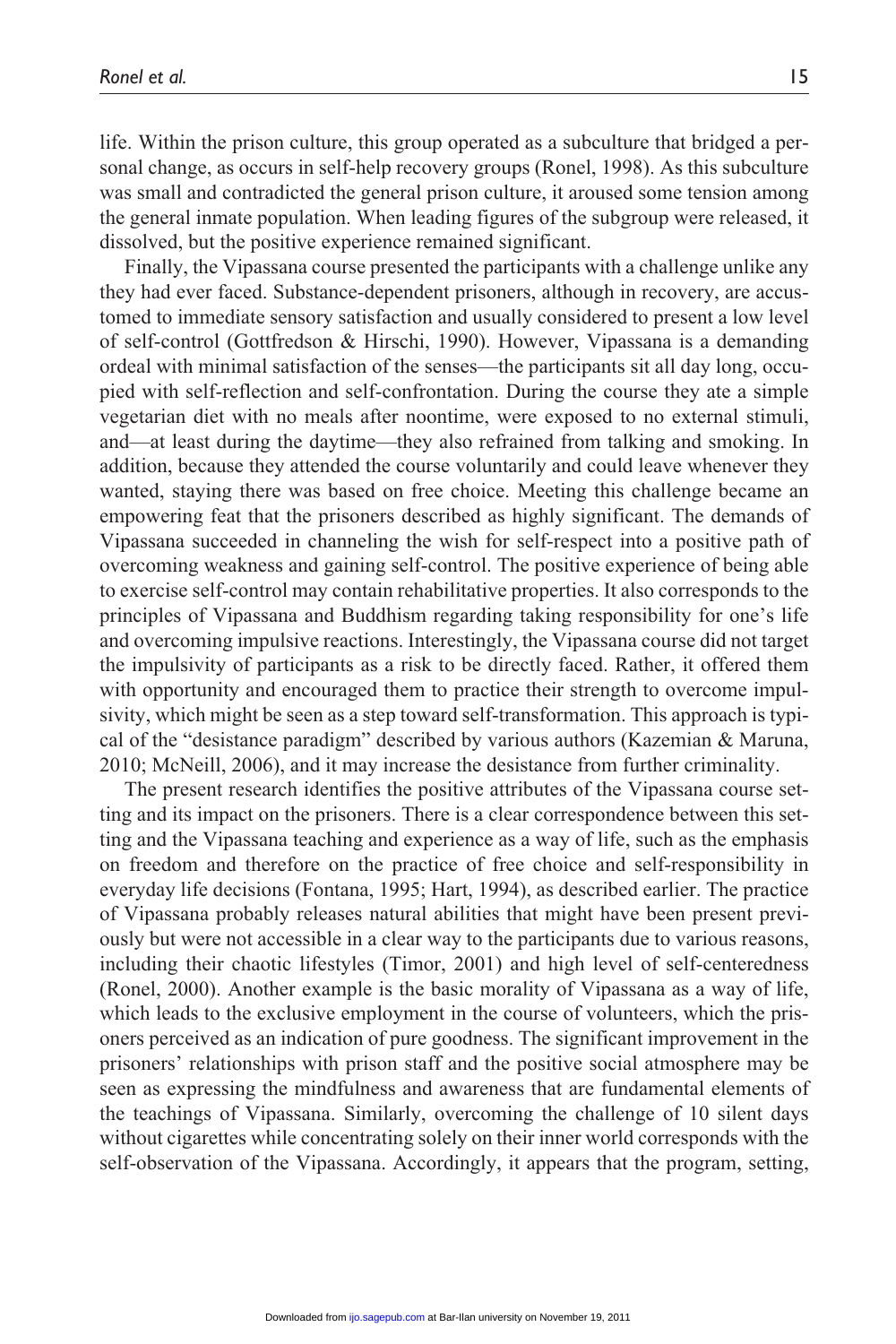and teaching generate a twofold action, which intensifies their impact. The implication is that the integration of similar positive settings within other rehabilitative programs may be beneficial. However, the inclusion of corresponding teaching within such settings may be necessary to achieve the desired result. This last suggestion warrants further study.

The inclusion of a Vipassana course in a prison represents the application of the positive criminology perspective, as it creates a cumulative positive experience that can be presumed to have a rehabilitative impact. Based on the essential presumption of positive criminology, the beneficial experience of Vipassana practice seems to impact the separation–unification vector with some movement toward greater unification. This movement can be described as operating on three dimensions: social, individual, and spiritual. On the social dimension, several factors that have already been described increased the sense of inclusion of participants: being accepted by the normative role models (the volunteers) without a priori labeling, breaking boundaries with prison staff, and creating a supportive group with a normative set of values. On the individual dimension, the Vipassana experience of gained insights, mindfulness, and overcoming an ordeal helped the participants reduce their sense of inner chaos, at least temporarily, and thus experience some sense of self-integration. On the spiritual dimension, the whole experience targeted participants' high self-centeredness and let them experience some sense of reduced self-centeredness, which might create a sense of unification with a spiritual power greater than themselves (T. P. O'Connor et al., 2006; Ronel, 2000).

Adopting the positive perspective to understand desistance of law-breaking behavior is not new to criminology (e.g., Braithwaite, 1989; Chen, 2006; Maruna, 1997; Ronel & Tim, 2003). However, the term "positive criminology" is a new one (Ronel & Elisha, 2011), and the present study is of the firsts to emerge consciously from this perspective. As such, it indicates the possible benefit of further research in this vein, to compare the rehabilitative power of this perspective with others and explore the conditions under which its application creates significant impact.

#### **Declaration of Conflicting Interests**

The author(s) declared no potential conflicts of interest with respect to the research, authorship, and/or publication of this article.

#### **Funding**

The author(s) received no financial support for the research, authorship, and/or publication of this article.

#### **References**

Agnew, R. (1997). Stability and change in crime over the life course: A strain theory explanation. In T. P. Thornberryn (Ed.), *Developmental theories of crime and delinquency* (pp. 101-132). New Brunswick, NJ: Transaction Publishing.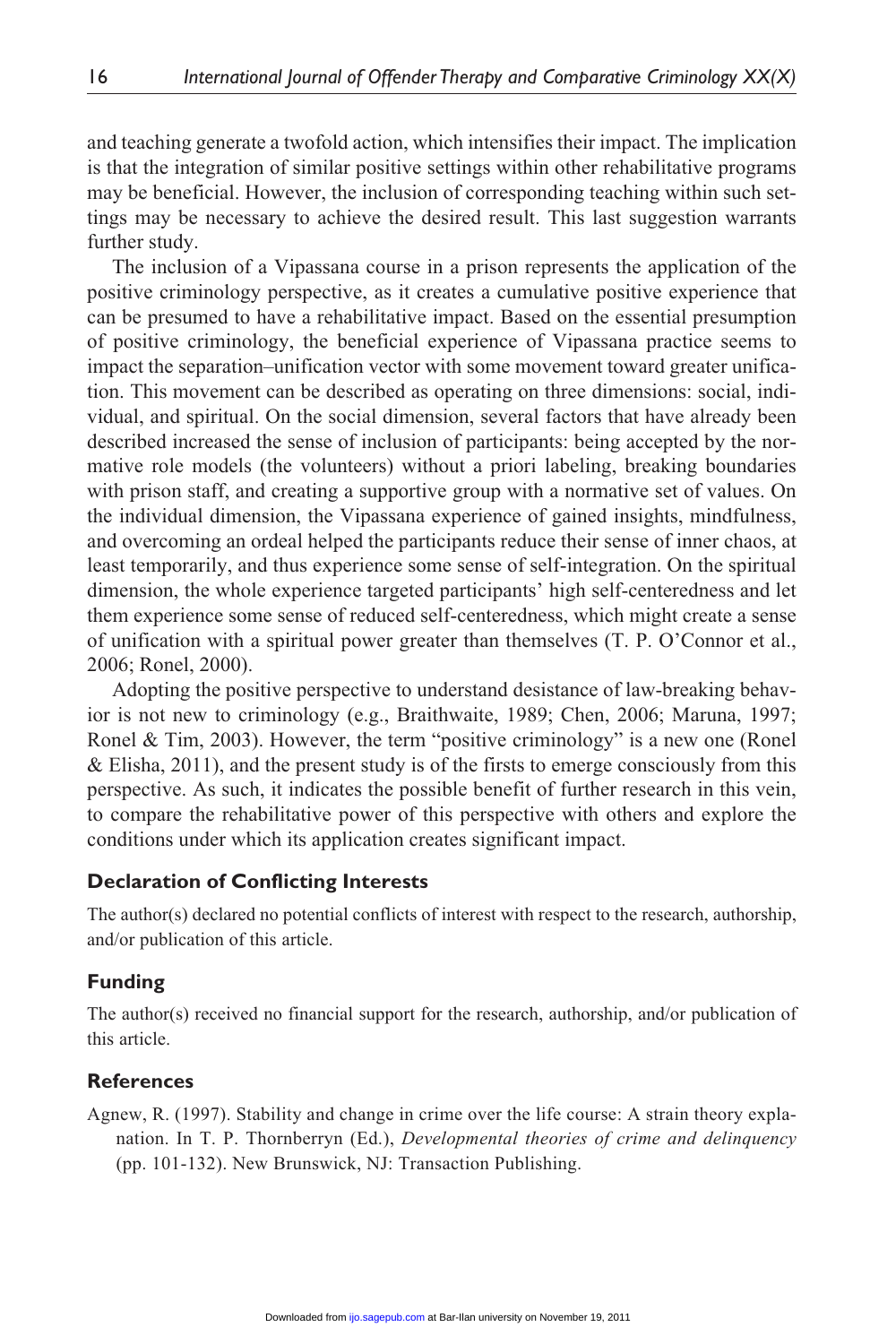- Andrews, D. A., Bonta, J., & Wormith, J. S. (2011). The risk-need-responsivity (RNR) model: Does adding the good lives model contribute to effective crime prevention? *Criminal Justice and Behavior, 38*, 735-755.
- Anonymous. (n.d.) *Vipassana meditation courses for correction facilities.* Available from http://www.prison.dhamma.org/
- Anstiss, B. (n.d.) *The effectiveness of correctional treatment.* Retrieved from http://www .corrections.govt.nz/research/the-effectiveness-of-correctional-treatment.html
- Baumeister, R. F., Bratslavsky, E., Finkenauer, C., & Vohs, K. D. (2001). Bad is stronger than good. *Review of General Psychology, 5*, 323-370.
- Becker, H. (1963). *Outsiders: Studies in the sociology of deviance*. New York, NY: Free Press.
- Best, D. (2010). Mapping routes to recovery: The role of recovery groups and communities. In R. Yates & M. S. Malloch (Eds.), *Tackling addiction: Pathways to recovery* (pp. 32-43). London, England: Jessica Kingsley.
- Bogdan, R., & Taylor, S. (1987). Toward a sociology of acceptance: The other side of the study of deviance. *Social Policy, 18*, 34-39.
- Bowen, S., Witkiewitz, K., Dillworth, T. M., Chawla, N., Simpson, T. L., Ostafin, B. D., . . . Marlatt, G. A. (2006). Mindfulness meditation and substance use in an incarcerated population. *Psychology of Addictive Behaviors, 20*, 343-347.
- Bowen, S., Witkiewitz, K., Dillworth, T. M., & Marlatt, G. A. (2007). The role of thought suppression in the relation between mindfulness meditation and alcohol use. *Addictive Behavior, 32*, 2324-2328.
- Braithwaite, J. (1989). *Crime, shame and reintegration*. Cambridge, MA: Cambridge University Press.
- Braithwaite, J. (2000). Democracy, community and problem solving. In G. Burford & J. Hudson (Eds.), *Family group conferencing: New directions in community-centered child and family practice.* New York, NY: Adline de Gruyther. Retrieved from http://www.iirp.org./library/ vt/vt\_brai.html
- Brewer, J. A., Bowen, S., Smith, J. T., Marlatt, G. A., & Potenza, M. N. (2010). Mindfulnessbased treatments for co-occurring depression and substance use disorders: What can we learn from the brain? *Addiction, 105*, 1698-1706.
- Chen, G. (2006). Social support, spiritual program and addiction recovery. *International Journal of Offender Therapy and Comparative Criminology, 50*, 306-323.
- Clifford, T. (1984). *Tibetan Buddhist medicine and psychiatry: The diamond healing*. York Beach, ME: Aquarian Press.
- Clohesy, W. W. (2000). Altruism and the endurance of the good. *Voluntas: International Journal of Voluntary and Nonprofit Organizations, 11*, 237-253.
- Cullen, F. T., & Gendreau, P. (2000). Assessing correctional rehabilitation: Policy, practice and prospects. In J. Horney (Ed.), *Criminal justice* (Vol. 3, pp. 109-175). Washington, DC: National Institute of Justice.
- Day, A., & Ward, T. (2010). Offender rehabilitation as a value-laden process. *International Journal of Offender Therapy and Comparative Criminology, 54*, 289-306.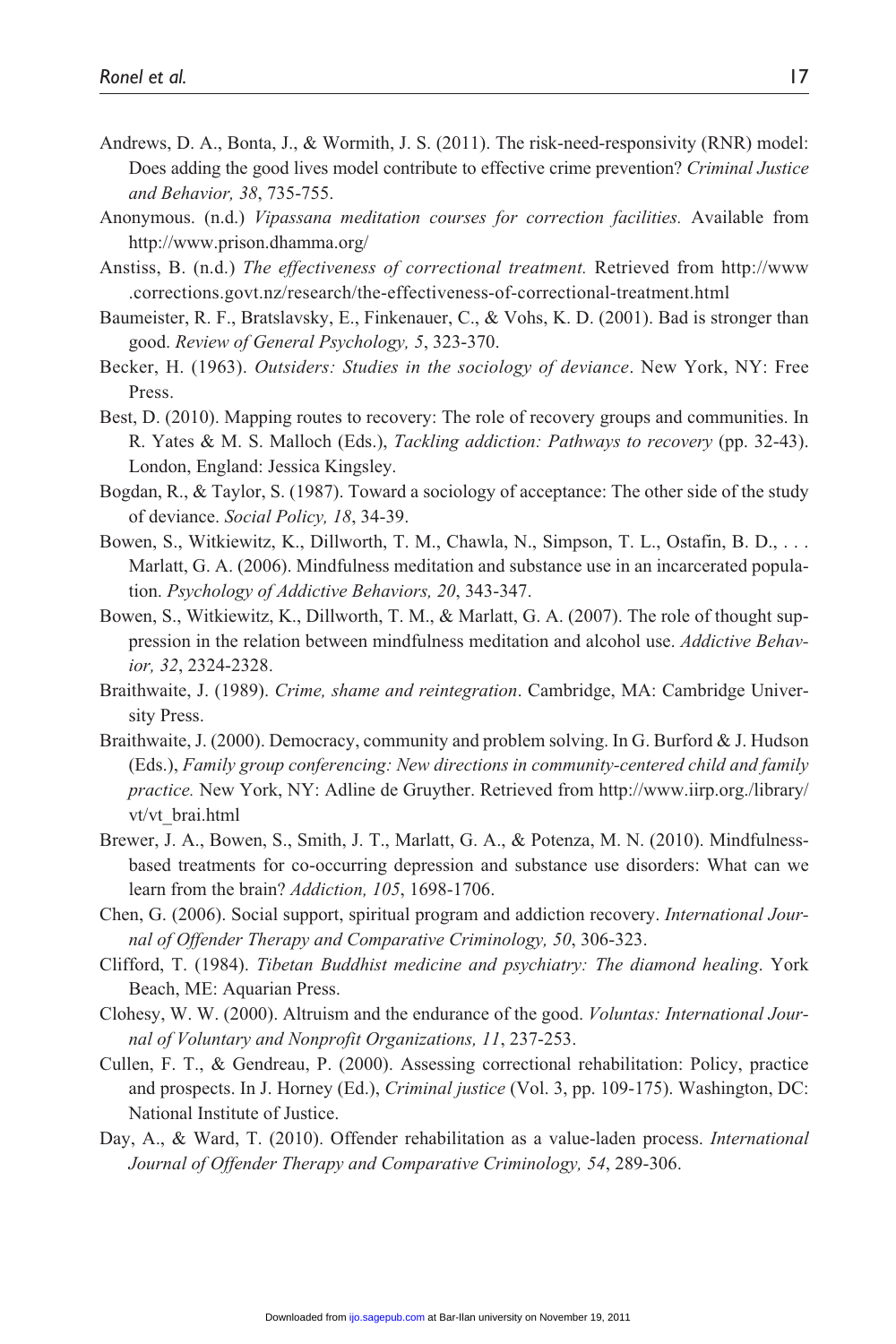- DiClemente, C. C. (1993). Alcoholics anonymous and the structure of change. In B. S. McCrady & W. R. Miller (Eds.), *Research on alcoholics anonymous* (pp. 79-97). New Brunswick, NJ: Rutgers Center of Alcohol Studies.
- Duckworth, A. L., Steen, T. A., & Seligman, M. E. P. (2005). Positive psychology in clinical practice. *Annual Review of Clinical Psychology, 1*, 629-651.
- Elisha, E., & Ankonina, O. (in press). The application of the 12-step program in the Israeli prison service for the treatment of prisoners addicted to drugs. In N. Ronel (Ed.), *Gone with the spirit*. Ramat Gan, Israel: Bar-Ilan University Press.
- Farrington, D. P. (1995). The development of offending and antisocial behavior from childhood: Key findings from the Cambridge study in delinquent development. *Journal of Child Psychology and Psychiatry, 36*, 929-964.
- Fontana, D. (1995). *Elements of meditation*. Tel Aviv, Israel: Ofarim. (Hebrew edition)
- Fredrickson, B. L. (2001). The role of positive emotions in positive psychology: The broadenand-build theory of positive emotions. *American Psychologist, 56*, 218-226.
- Gable, S. L., & Haidt, J. (2005). What (and why) is positive psychology? *Review of General Psychology, 9*, 103-110.
- Giorgi, A. (1975). Convergence and divergence of qualitative and quantitative methods in psychology. In A. Giorgi, C. Fischer, & E. Murray (Eds.), *Phenomenological psychology* (Vol. 2, pp. 72-79). Pittsburgh, PA: Duquesne University Press.
- Golden, G. K. (1991). Volunteer counselors: An innovative, economic response to mental health service gaps. *Social Work, 36*, 230-232.
- Gottfredson, M. A., & Hirschi, T. (Eds.). (1987). *Positive criminology*. Newbury Park, CA: SAGE.
- Gottfredson, M. A., & Hirschi, T. (1990). *General theory of crime*. Stanford, CA: Stanford University Press.
- Haney, C. (2001). *The psychological impact of incarceration: Implications for post-prison adjustment. From prison to home: The effect of incarceration and reentry on children, families, and communities.* Retrieved from http://aspe.hhs.gov/HSP/prison2home02/Haney.htm
- Hart, W. (1994). *The art of living: Vipassana meditation as taught by S.N. Goenka*. Tel Aviv, Israel: Zmora Bitan. (Hebrew edition)
- Hetu, V. (2006). Effect of Vipassana on the psyche of inmates: A socio-psychological study. *Indian Journal of Criminology & Criminalistics, 27*, 48-64.
- Himelstein, S. (2011). Meditation research: The state of the art in correctional settings. *International Journal of Offender Therapy and Comparative Criminology, 55*, 646-661.
- Horwitz, A. V. (1990). *The logic of social control*. New York, NY: Plenum.
- Kazemian, L., & Maruna, S. (2010). Desistance from crime. In M. D. Krohn, A. J. Lizotte, & G. P. Hall (Eds.), *Handbook on crime and deviance* (pp. 277-295). New York, NY: Springer Science and Business Media.
- Kenneth, M., Libai, D., & Shapira, R. (1981). *Research committee to study the prisons' conditions* (First report). Tel Aviv, Israel. (in Hebrew)
- Kockelmans, J. J. (1987). Husserl's original view on phenomenological psychology. In J. J. Kockelmans (Ed.), *Phenomenological psychology* (pp. 3-29). Dordrecht, Netherlands: Martinus Nijhoff.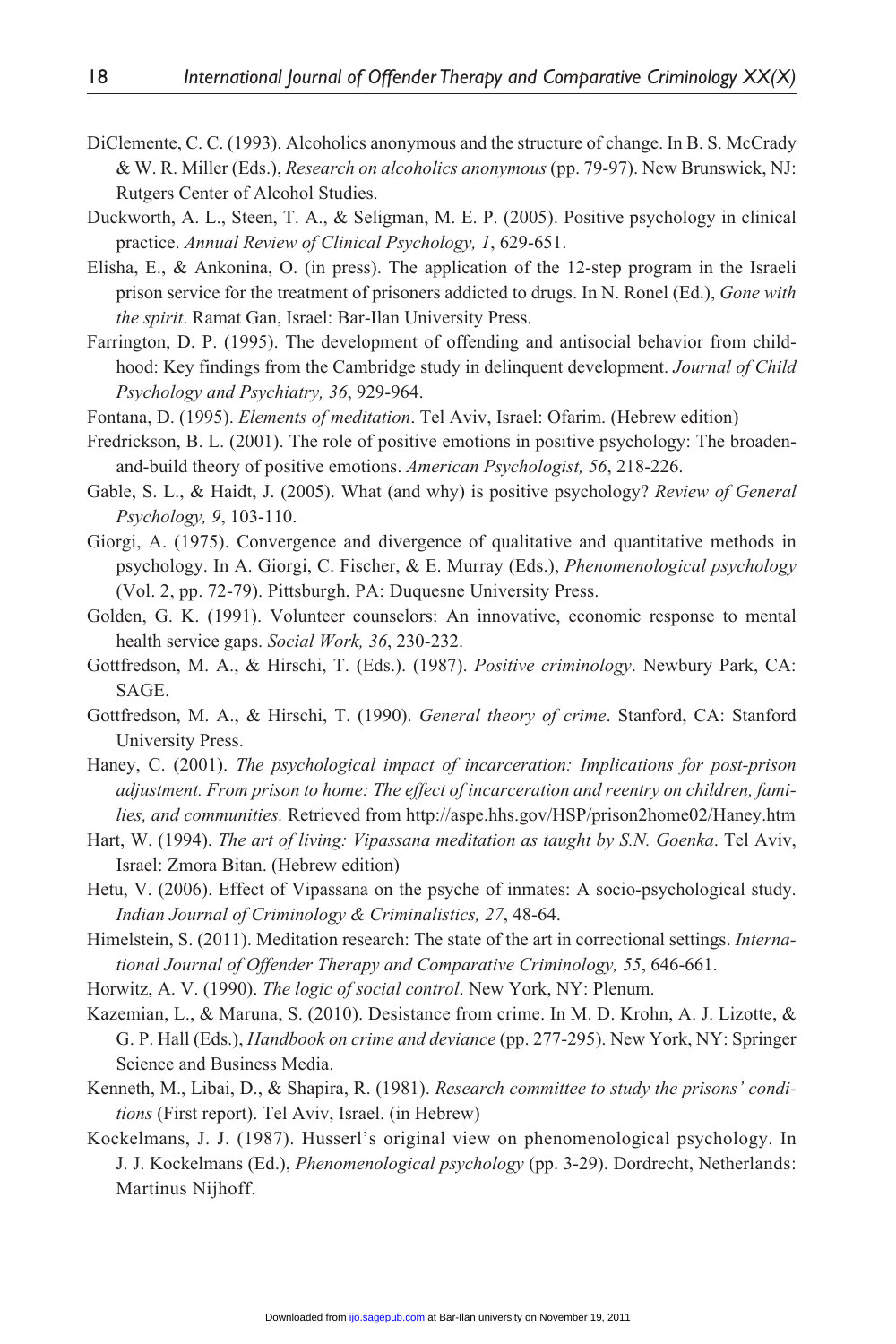- Kurtz, E., & Ketcham, K. (1992). *The spirituality of imperfection*. New York, NY: Bantam Books.
- Kurtz, L. F. (1990). The self-help movement: Review of the past decade of research. *Social Work With Groups, 13*, 101-115.
- Lavie, M. (2008). *The influence of volunteering on its beneficiaries* (Unpublished doctoral dissertation). Bar-Ilan University, Ramat-Gan, Israel. (in Hebrew)
- Lipton, D., Martinson, R., & Wilks, J. (1976). *The effectiveness of correctional treatment: A survey of treatment evaluation studies*. New York, NY: Praeger.
- Mac Neela, P. (2004). *Individuals and organisations: An exploration of the volunteering process in health and social groups: Final report to the Third Sector Research Programme, Royal Irish Academy*. Dublin: School of Nursing, DCU.
- Maguire, M., & Raynor, P. (2006). How the resettlement of prisoners promotes desistance from crime: Or does it? *Criminology & Criminal Justice, 6*, 19-38.
- Marlatt, G. A., Witkiewitz, K., Dillworth, T., Bowen, S. W., Parks, G., Macpherson, L. M., ... Crutcher, R. (2004). Vipassana meditation as a treatment for alcohol and drug use disorders. In S. C. Hayes, V. M. Follette, & M. M. Linehan (Eds.), *Mindfulness and acceptance: Expanding the cognitive-behavioral tradition* (pp. 261-287). New York, NY: Guilford.
- Maruna, S. (1997). *Desistance and development: The psychosocial process of "Going Straight."* Paper presented at the British Criminology Conference, Queens University, Belfast.
- Maruna, S. (2004). Desistance from crime and explanatory style: A new direction in the psychology of reform. *Journal of Contemporary Criminal Justice, 20*, 184-200.
- Maruna, S., & LeBel, T. (2010). The desistance paradigm in correctional practice: From programs to lives. In F. McNeill, P. Raynor, & C. Trotter (Eds.), *Offender supervision: New directions in theory, research and practice* (pp. 65-89). Cullompton, UK: Willan.
- McNeill, F. (2006). A desistance paradigm for offender management. *Criminology & Criminal Justice, 6*, 39-62.
- Midford, R. (2009). Drug prevention programmes for young people: Where have we been and where should we be going? *Addiction, 105*, 1688-1695.
- Miller, W. R., & Rollnick, S. (1991). *Motivational interviewing: Preparing people for change.* New York, NY: Guilford.
- Nicholas, M. W. (1994). *The mystery of goodness and the positive moral consequences of psychotherapy*. New York, NY: Norton.
- O'Connor, T. P., & Bogue, B. (2010). Collaborating with the community, trained volunteers and faith traditions: Building social capacity and making meaning to support desistance. In F. McNeill, P. Raynor, & C. Trotter (Eds.), *Offender supervision: New directions in theory, research and practice* (pp. 301-319). New York, NY: Willan.
- O'Connor, T. P., Duncan, J., & Quillard, F. (2006). Criminology and religion: The shape of an authentic dialogue. *Criminology & Public Policy, 5*, 559-570.
- Openhaim, M., & Timor, U. (2005). Imprisonment, education and self-image: The influence of studying in prison learning centers on convicts' self-image. *Mifgash-Social-Educational Work, 22*, 57-73. (in Hebrew)
- Patton, M. Q. (1990). *Qualitative evaluation and research methods*. Thousand Oaks, CA: SAGE.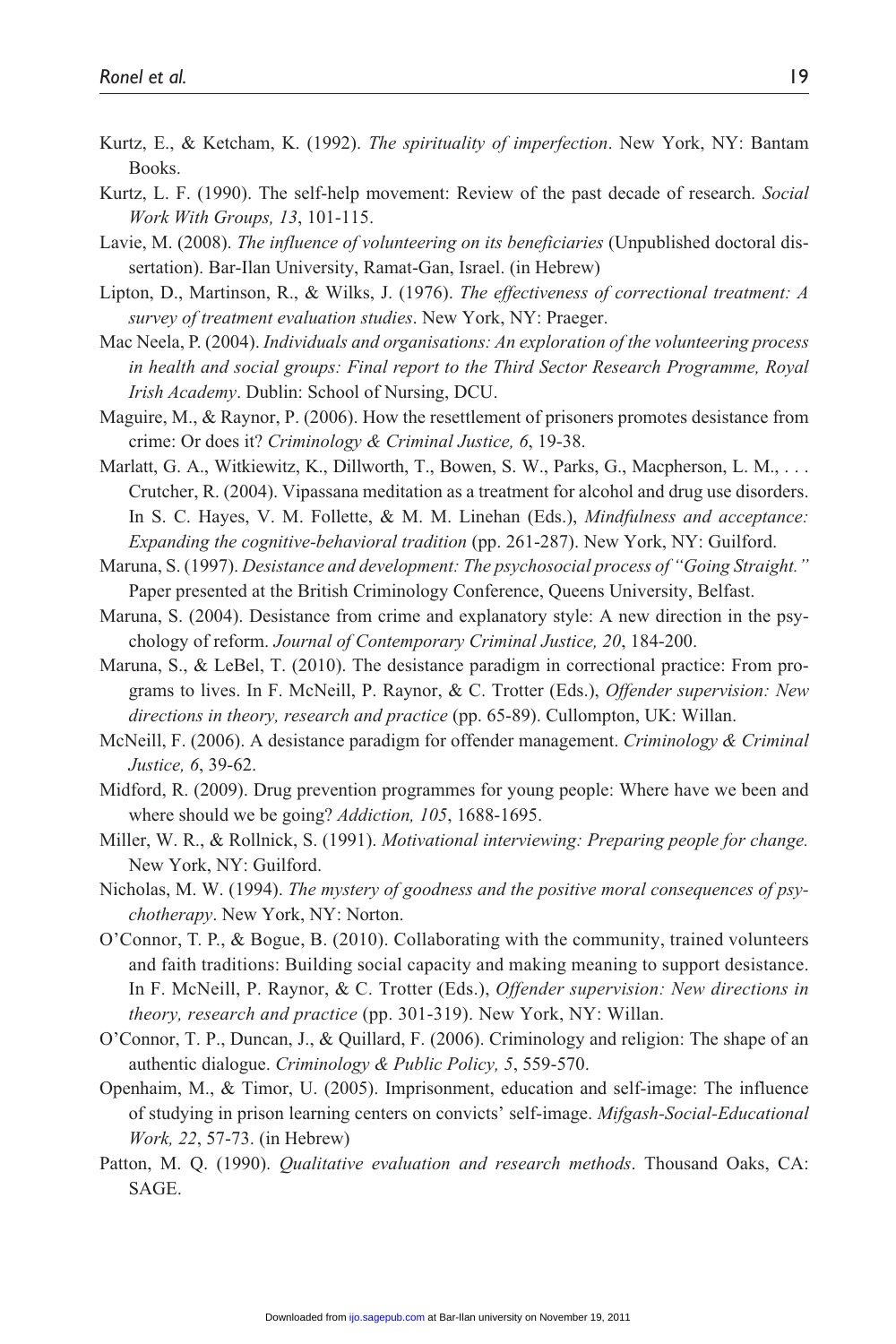- Piquero, A. R., Cullen, F. T., Unnever, J. D., Piquero, N. L., & Gordon, J. A. (2010). Never too late: Public optimism about juvenile rehabilitation. *Punishment & Society, 12*, 187-207.
- Polkinghorne, D. E. (1989). Phenomenological research methods. In R. S. Valle & S. Halling (Eds.), *Existential-phenomenological perspectives in psychology* (pp. 41-60). New York, NY: Plenum.
- Reinikainen, J. (2005). The golden rule and the requirement of universalizability. *Journal of Value Inquiry, 39*, 155-168.
- Robinson, G. (2008). Late-modern rehabilitation: The evolution of a penal strategy. *Punishment & Society, 10*, 429-445.
- Ronel, N. (1998). Narcotics anonymous: Understanding a bridge of recovery. *Journal of Offender Rehabilitation, 27*, 179-197.
- Ronel, N. (2000). From self-help to professional care: An enhanced application of the 12-step program. *Journal of Applied Behavioral Science, 36*, 108-122.
- Ronel, N. (2006). When good overcomes bad: The impact of volunteers on those they help. *Human Relations, 59*, 1133-1153.
- Ronel, N. (2010). Criminal behavior, criminal mind: Being caught in a criminal spin. *International Journal of Offender Therapy and Comparative Criminology*. doi:10.1177/0306624 X10384946
- Ronel, N., & Elisha, E. (2011). A different perspective: Introducing positive criminology. *International Journal of Offender Therapy and Comparative Criminology, 55*, 305-325.
- Ronel, N., & Haimoff-Ayali, R. (2009). Risk and resilience: The family experience of adolescents with an addicted parent. *International Journal of Offender Therapy and Comparative Criminology, 54*, 448-472.
- Ronel, N., Haski-Leventhal, D., Ben-David, B. M., & York, A. S. (2009). Perceived altruism: A neglected factor in initial intervention. *International Journal of Offender Therapy and Comparative Criminology, 53*, 191-210.
- Ronel, N., Hoffman, F., & Yaakov, B. (2003). *A twelve-step working guide for substance addiction treatment centers*. Jerusalem: The Israeli Anti-Drug Authority and Sacta-Rashi Foundation. (Hebrew, an English abstract)
- Ronel, N., & Tim, R. (2003). Grace therapy: Meeting the challenge of group therapy for male batterers. *Clinical Social Work Journal, 31*, 63-80.
- Ross, R. R., & Hilborn, J. (2008). *Rehabilitating rehabilitation: Neurocriminology for the treatment of antisocial behavior*. Ottawa, Ontario: Cognitive Centre of Canada.
- Seligman, M. E. P., & Csikszentmihalyi, M. (2000). Positive psychology: An introduction. *American Psychologist, 55*, 5-14.
- Sheldon, K. M., & King, L. (2001). Why positive psychology is necessary. *American Psychologist, 56*, 216-217.
- Shkedi, A. (2003). *Words of meaning*. Tel Aviv, Israel: Ramot. (Hebrew edition)
- Sutherland, E. R., & Cressey, D. R. (1974). *Criminology* (9th ed.). Philadelphia, PA: J.B. Lippincott.
- Timor, U. (2001). Balagan: Delinquency as a result of the lack of a center of norms and consciousness. *International Journal of Offender Therapy and Comparative Criminology, 45*, 730-748.